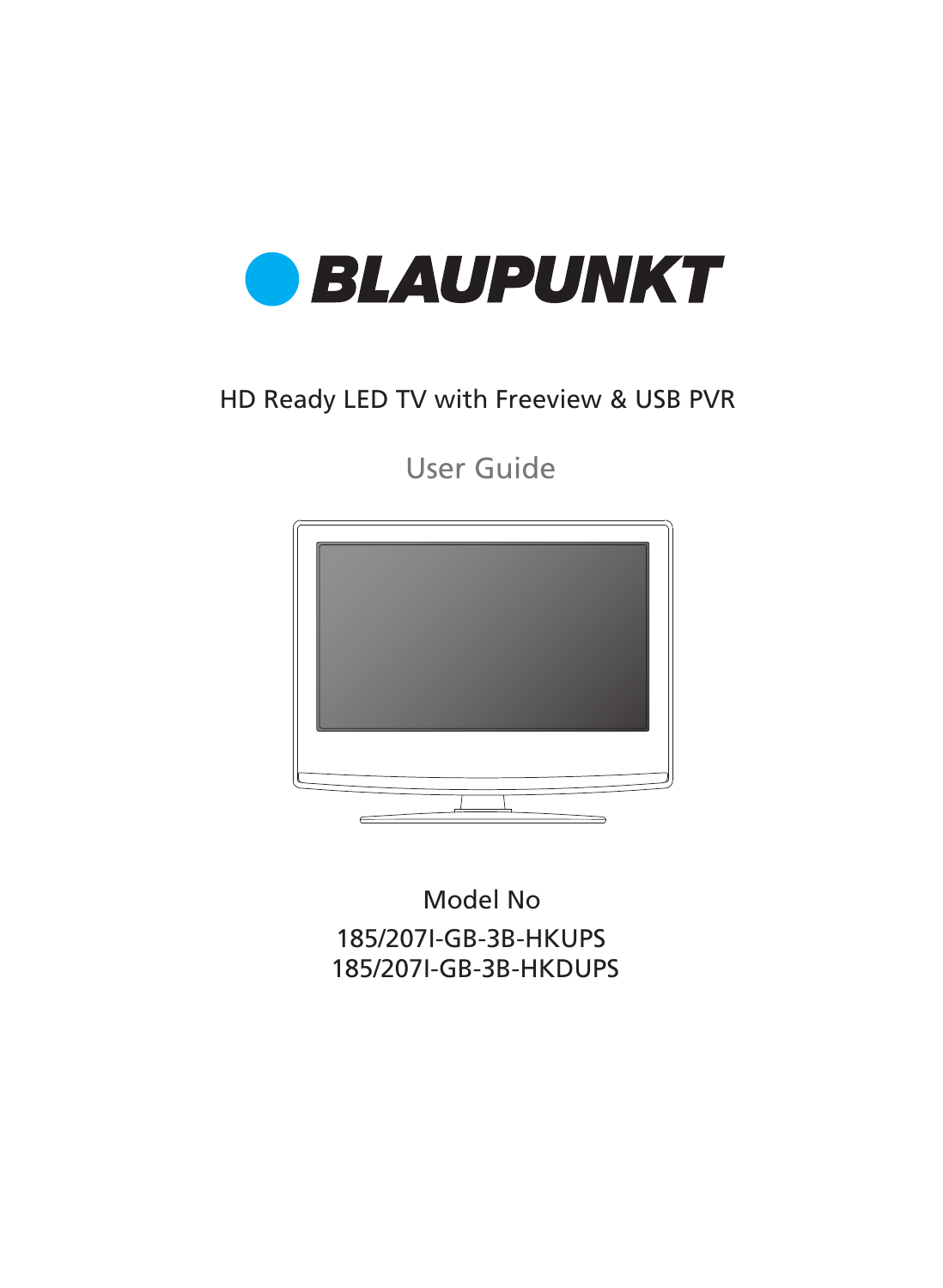# **IMPORTANT SAFETY INSTRUCTIONS**



Please read these instructions. All the safety and operating instructions should be read before the appliance is operated.

### **Warnings**

- To reduce the risk of fire, electric shock or damage to the television, do not expose it to dust, rain or moisture, or place any objects filled with liquids on or near the television.
- Do not place the television in a confined space. Ensure that nothing can obstruct the ventilation openings at the rear of the television.

To prevent spread of fire, keep candles or other open flames away from this product at all times



• Dispose of this television and any components including batteries in an environmentally friendly manner. If in doubt, please contact your local authority for details of recycling.

#### Safety

- For your safety, this appliance is supplied with a fused moulded 3 pin mains plug. Should the fuse need to be replaced, ensure that any replacement is of the same amperage and approved with the BSI mark.
- Never try and replace the mains plug unless you have adequate qualifications and are legally authorised to do so. In the event that a replacement Mains cable is required, contact the manufacturer for a suitable replacement.
- Never use the television if it is damaged in any way.
- Always place the television on a flat level surface avoiding anywhere which may be subject to strong vibration.
- Ensure the television is not placed on top of the power cable as the weight of the television may damage the cable and cause a safety hazard.
- Never place mobile phones, speakers or any other device which may cause magnetic or radio interference, near the television. If interference is apparent, move the device causing the interference away from the television.
- To disconnect the apparatus from the mains, please use the mains plug located on the underside/rear of the TV. The mains plug shall remain readily operable.
- When installing on a wall, ensure the TV is at least 5cm from the wall for ventilation.
- Ensure that the mains plug supplied with the unit is always easily accessible.

WARNING: Excessive noise when using earphones and headphones can cause loss of hearing.

#### Maintenance

- To clean this unit, wipe with a soft, dry cloth. If the surfaces are extremely dirty, use a soft cloth dipped in a soap and water solution or a weak detergent solution.
- Never use alcohol, paint thinner or benzene to clean this unit.
- Before using a chemically treated cloth, read the instructions that came with the cloth carefully.

**CAUTION:** If water or other liquid enters the television through the display panel surface, a malfunction may occur.



### Packaging

- The safest way to transport your item is in the original box/packaging - please save your packaging for this.
- You will need original box/packaging in the event of warranty/service repair or support. We are unable to carry out warranty/service if you are unable to package the item correctly.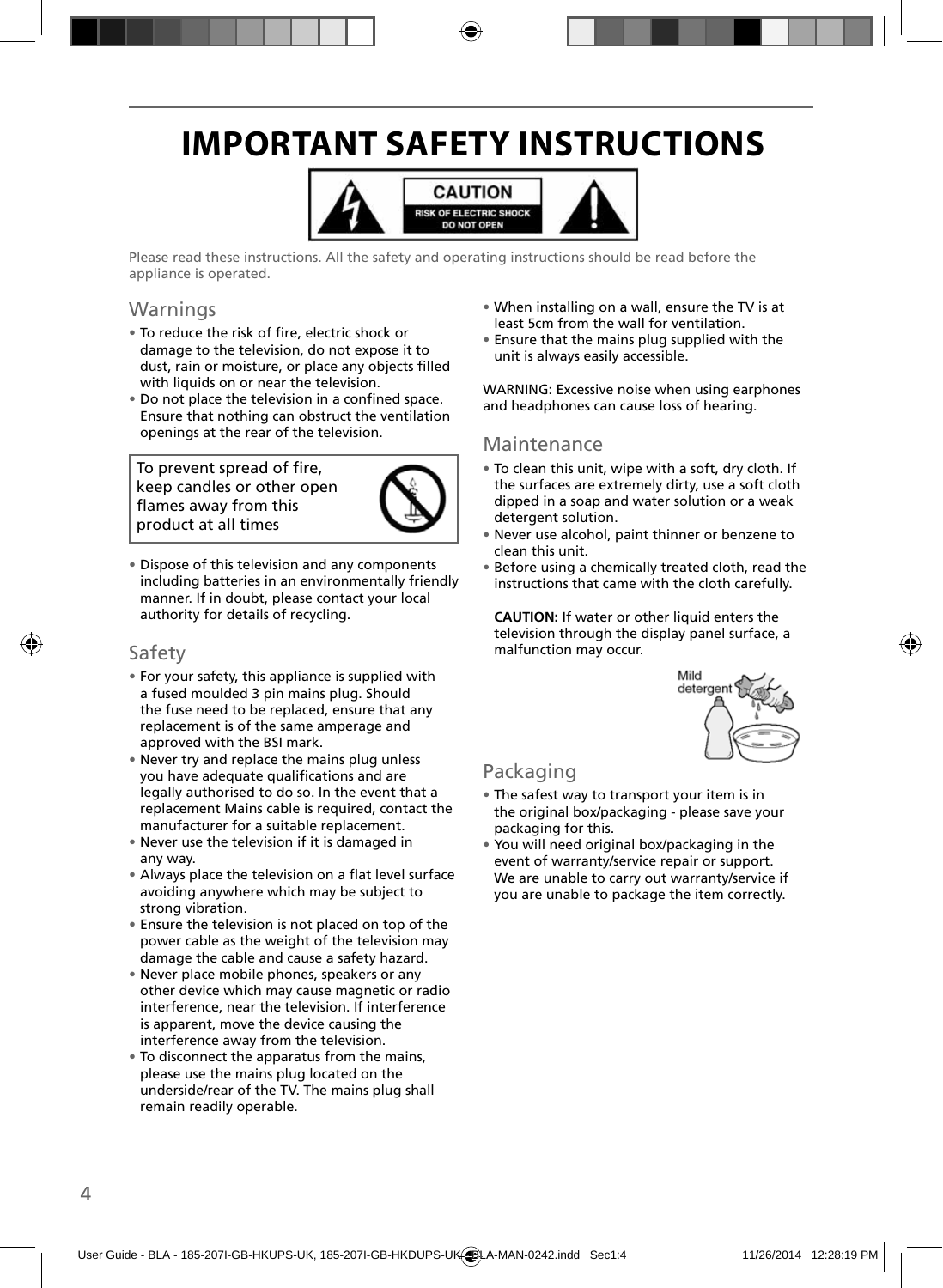# **IMPORTANT SAFETY INSTRUCTIONS**



Please read these instructions. All the safety and operating instructions should be read before the appliance is operated.

Important Information Regarding Use of Video Games, Computers, Captions or Other Fixed Image Displays

The extended use of fixed image program material can cause a permanent "shadow image" on the LCD/LED panel.

This background image is viewable on normal programs in the form of a stationary fixed image. This type of irreversible LCD/LED panel deterioration can be limited by observing the following steps:

- 1. Reduce the brightness/contrast setting to a minimum viewing level.
- 2. Do not display the fixed image for extended periods of time.
- 3. Turn the power off when not in actual use.

Examples of images that you need to watch out for are as follows (this is not an exhaustive list):

- TV Channel Logos: e.g. Shopping channel logos and pricing displays-especially if they are bright and stationary. Moving or low-contrast graphics are less likely to cause ageing of the screen.
- Time Displays
- Teletext: Do not view a stationary page for a long period of time
- TV/DVD Menus: e.g. Listings of DVD disc content
- Pause Mode: Do not leave the TV in pause mode for long periods of time, e.g. When watching DVDs or videos.

**Important** - Once 'shadow image/screen burn' occurs, it will never disappear and is not repairable under warranty.

How do I dispose of this product?

UK: Waste electrical products should not be disposed of with household waste. Separate disposal facilities exist. For your nearest facilities, please see www.recycle-more.co.uk or in store for details.

ROI: Waste electrical products should not be disposed of with household waste. Separate disposal facilities exist. Check with your Local Authority or retailer for recycling advice.

#### **Batteries**

- Do not expose batteries to high temperatures, excessive heat, prolonged sunshine or fire as this may cause leakage, explosion or ignition.
- Observe the correct polarity when inserting batteries.
- Do not use different types of batteries together or mix old and new batteries.
- Dispose of batteries in an environmentally friendly way.
- Certain regions may regulate the disposal of batteries. Please consult your local authority.





#### **TV Models with built in DVD players**



CLASS 1<br>LASER RROUGHT

This caution label is located on the rear panel of the unit

THIS UNIT IS A CLASS 1 LASER PRODUCT. THIS UNIT USES A VISIBLE LASER BEAM WHICH COULD CAUSE HAZARDOUS RADIATION EXPOSURE IF DIRECTED. BE SURE TO OPERATE THE PLAYER CORRECTLY AS INSTRUCTED. WHEN THIS UNIT IS PLUGGED INTO THE WALL OUTLET, DO NOT PLACE YOUR EYES CLOSE TO THE OPENINGS TO LOOK INTO THE INSIDE OF THIS UNIT. USE OF CONTROLS OR ADJUSTMENTS OR PERFORMANCE OF PROCEDURES OTHER THAN THOSE SPECIFIED HEREIN MAY RESULT IN HAZARDOUS RADIATION EXPOSURE.

DO NOT OPEN COVERS AND DO NOT REPAIR YOURSELF. REFER SERVICING TO QUALIFIED PERSONNEL.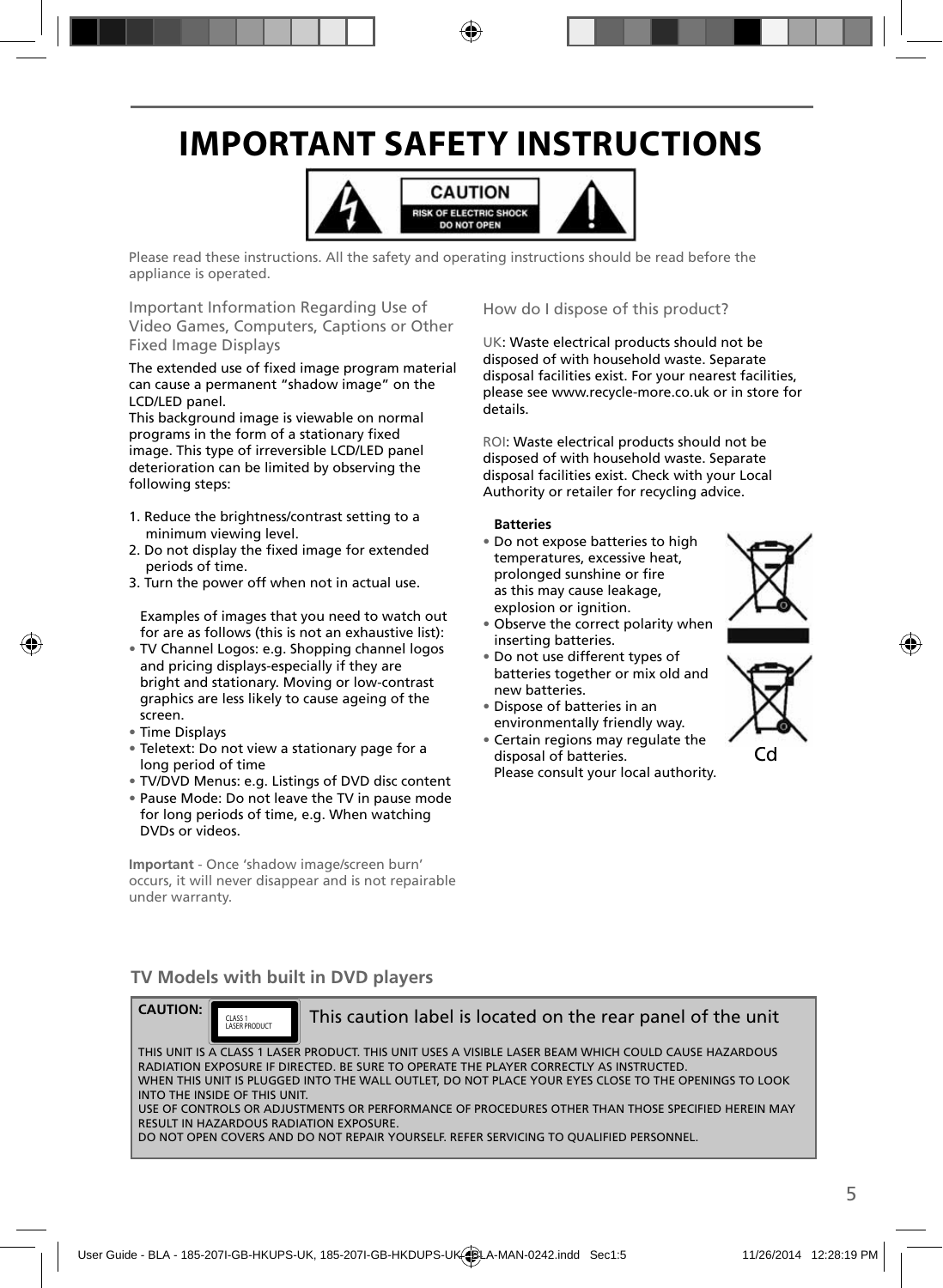# **CONTENTS**



For DTS patents, see http://patents.dts.com. Manufactured under license from DTS Licensing Limited. DTS, the Symbol, & DTS and the Symbol together are registered trademarks, and DTS TruSurround is a trademark of DTS, Inc. © DTS, Inc. All Rights Reserved.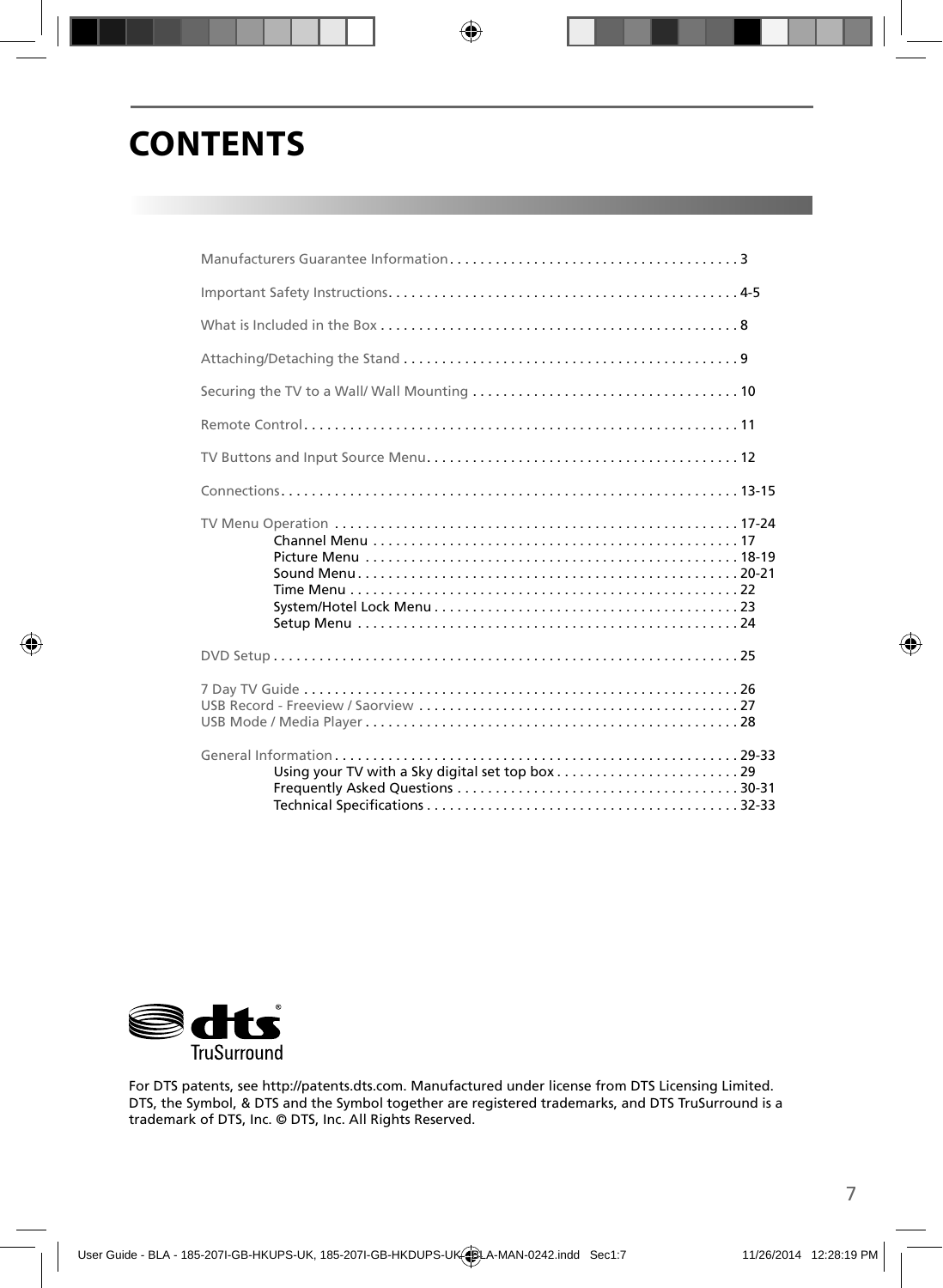# **WHAT IS INCLUDED IN THE BOX**

### Accessories

Included with this TV are the following accessories

#### 1 x User Guide



#### 1 x Quick Start Guide

Quick Start Guide

#### 1 x TV



#### 1 x RF Cable



#### Please save your box/packaging as you will need this in the event of warranty/service repair or support. We are unable to carry out warranty/service if you are unable to package it correctly. The safest way to package your item in the event of warranty/service repair is in it's original box/packaging.

#### 1 x Remote Control



#### 2 x AAA Batteries



#### 1 x Stand plus screws

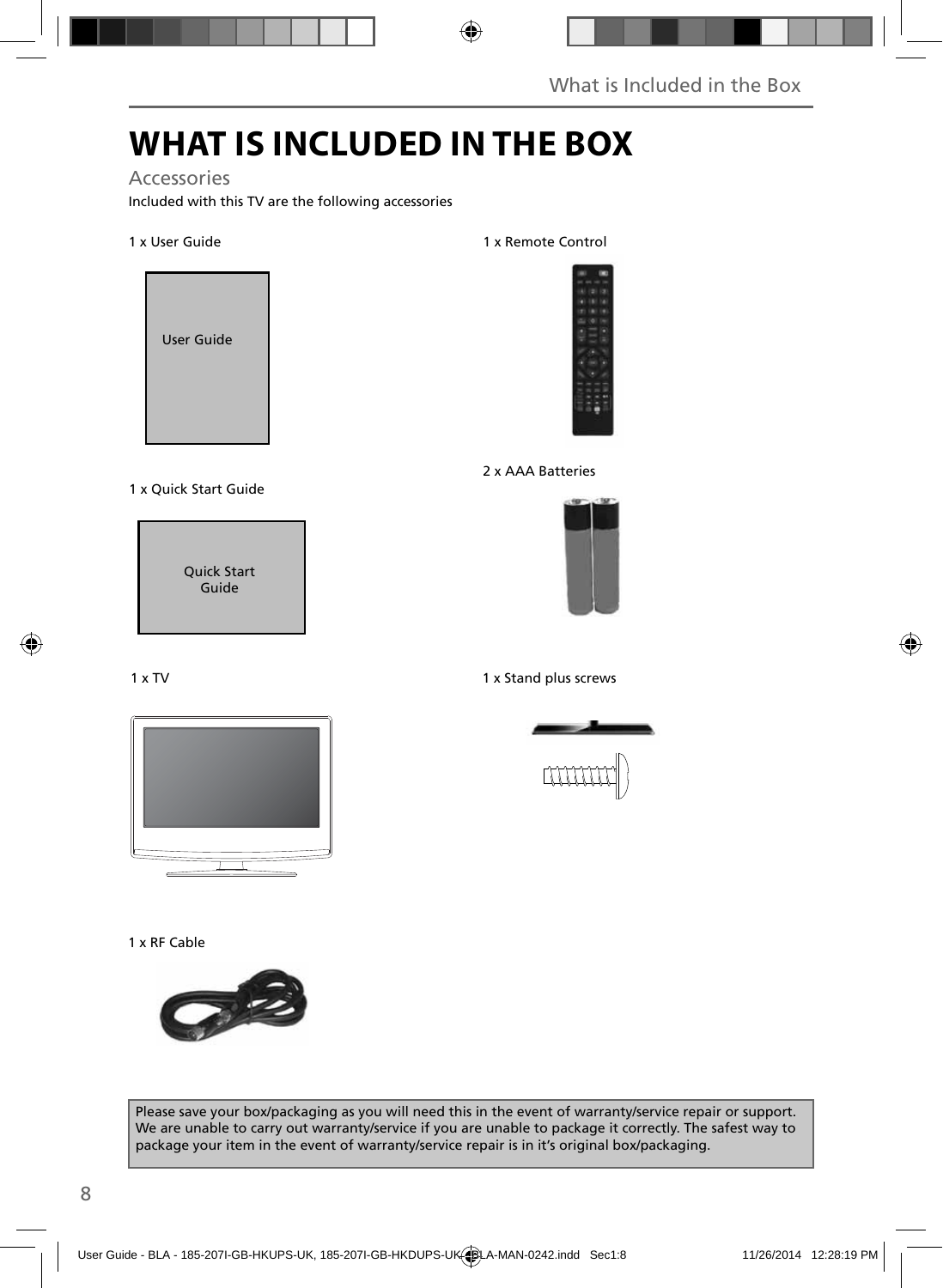# **ATTACHING/DETACHING THE STAND**

### Attaching the stand

To complete the stand installation you will require a cross head screw driver

There are two types of screws provided as shown below.



**3 x M (4x12) 4 x ST (4x12)**<br>Used for attaching the stand neck  $\begin{bmatrix} 1 & 1 & 1 & 1 \end{bmatrix}$  Used for attaching t Used for attaching the stand neck to the TV (fig.1)



Used for attaching the stand base to the stand neck  $(f_0, g_1)$ 



(fig.1) Attach the stand neck to the rear of the TV set using the 3 x M(4x12) screws provided.

 $4 \times ST(4 \times 12)$ 

mm



(fig.2) Peel off the protective plastic cover then attach the stand base to the stand neck.

When securing the self-tapping screw/s into the base of the stand (on first installation) the screw/s will be naturally tight as they create a thread in the plastic of the stand neck in order to support a TV of this size.

a) Ensure the cross head screw driver tip fits correctly into the head of the screw and that it is not too big or small.

**b)** Screw in all screws individually and partially before tightening all of the screws fully.

**c)** If they become very tight try loosening them slightly and then re-tightening them once again as this will continue the process of creating the thread for the screws.

(fig.3) Secure the base to the neck by using the 4 x ST(4x12) screws provided.

### Detaching the stand

3

Remove the screws highlighted then remove the stand base and neck from the rear of the TV set.

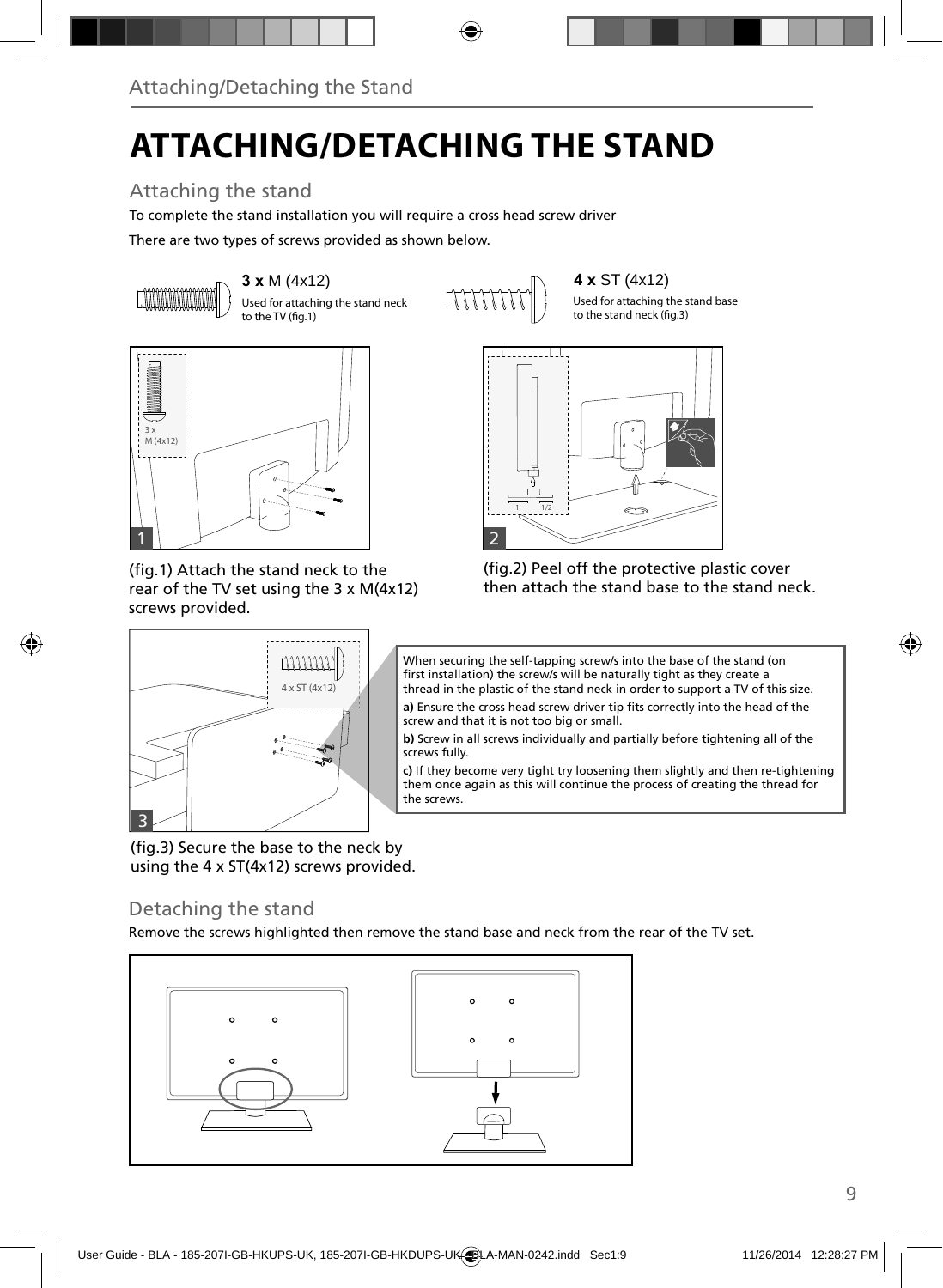# **SECURING THE TV TO A WALL**

### Securing the TV to a Wall

For maximum security in the home when using a TV with its stand anti-tip straps should be fitted. These are available from supermarket websites and other websites and are an easy, inexpensive and effective way of ensuring your TV stays safely upright. Straps are designed to be attached to the rear of the TV and then tethered to the wall or the furniture the TV is stood on.

Note - Please ensure that children do not climb on the TV set.

**A)** Using one or both of the top wall-mounting holes and screws (the screws are already supplied in the wall mounting holes) fasten one end of the fastening cord/s to the TV.



**B)** Secure the other end of the fastening cord/s to your wall. (you will need screws/fixings suitable for your wall type - available separately from most DIY stores).



The Royal Society for the Prevention of Accidents is urging people to take care with flat-screen televisions. RoSPA stated in 2010 that "Toddlers are particularly at risk of pulling flat-screen televisions on to themselves. They are unsteady on their feet and are attracted by colourful television images." The risk is increased as televisions become lighter.

### Wall Mounting

IMPORTANT - Before drilling any holes in the wall ensure you are not drilling where there could be any electrical wires, water or gas pipes.



1) Remove the four screws highlighted that are supplied in the wall mounting holes.

2) The wall mount can now be easily attached to the mounting holes on the rear of the TV.

For VESA wall mounting information please refer to the Technical Specification page.

For optimum viewing, if wall mounting the TV higher than eye level, the TV should be tilted downwards so that the TV's screen is 'face on'. See fig 1 and 2.



Important – If wall mounting this TV, only use the screws already provided in the wall mounting holes. Using other screws which are longer could cause irreparable damage to internal parts.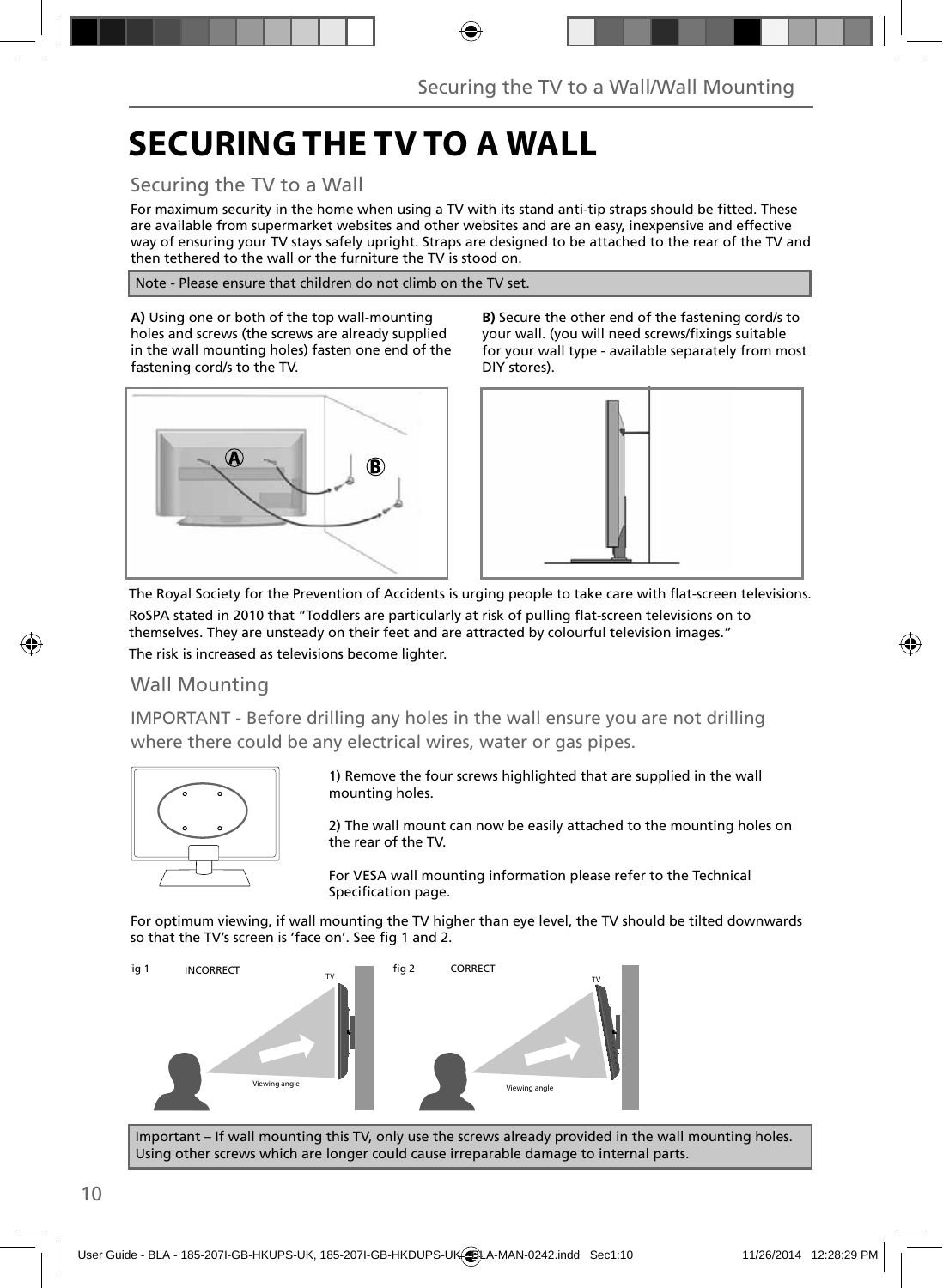### **REMOTE CONTROL**

|                | STANDBY - Switch on TV when in standby or vice versa<br>MUTE - Mute the sound or vice versa<br>DTV - Switch to Freeview source                                                                                                                                                                                                                                                                                                                                                                                                                                                                                |  |
|----------------|---------------------------------------------------------------------------------------------------------------------------------------------------------------------------------------------------------------------------------------------------------------------------------------------------------------------------------------------------------------------------------------------------------------------------------------------------------------------------------------------------------------------------------------------------------------------------------------------------------------|--|
|                | RADIO - Switch to radio whilst in Freeview source<br>USB - Switch to USB source<br>O DVD - Switch to DVD source                                                                                                                                                                                                                                                                                                                                                                                                                                                                                               |  |
| $\overline{2}$ | NUMBER BUTTONS - 0 - 9 to select a TV channel directly.<br>TV GUIDE - Opens the 7 Day TV Guide (Freeview mode)<br>$\bigcirc$ - To return to the previous channel viewed                                                                                                                                                                                                                                                                                                                                                                                                                                       |  |
| 3              | VOL $(+/-)$ - To increase / decrease the sound level<br>P.MODE - Scrolls through picture mode options<br>S.MODE - Scrolls through sound mode options<br>FAV - To display favourites menu<br>$CH (+/-)$ - To increase or decrease the channel being watched<br>MENU - To display OSD menu<br>EXIT - To exit all menus<br>(A/V/4/M/OK) - Allows you to navigate the on-screen menus<br>and adjust the system settings to your preference<br>SOURCE - To display the input/source menu<br>INFO - Press once for now/next channel information<br>Press twice for programme information about current<br>programme |  |
| $\overline{4}$ | ASPECT - To switch the screen between the different picture<br>formats<br>SLEEP - Press repeatedly to cycle through the sleep options<br>AUDIO - To change the audio language (if available)<br>SUBTITLE - To switch the dialogue at the bottom of the screen<br>(on/off)<br>TEXT - To enter/exit Teletext (Analogue TV)<br>TEXT HOLD - Teletext mode - Hold current page which is<br>displayed (Analogue TV)<br>DISPLAY - To switch off the screen when listening to radio<br>TEXT/DVD ZOOM - Zoom function for Teletext and DVD<br>O DVD MENU/RECORD - Access the DVD root menu and USB                     |  |
| ▭◉             | record function<br>To restart the current chapter<br>$\widetilde{\bullet}$ - To advance forward to the next chapter<br>$\textcircled{c}$ - To stop the playback/Eject Disc<br>(To EJECT the disc press/hold the ■▲ button for 4 seconds)<br>- To play in fast rewind mode<br>- To play in fast forward mode<br>- To play/pause                                                                                                                                                                                                                                                                                |  |
|                | DVD SETUP/REC LIST - Opens up DVD Menu or Opens the list<br>of what has been previously recorded<br>□ ⊙ iD GOTO - To go to a specific chapter<br>A-B - Press once to set point, press a second time to return<br>to point<br>© ANGLE - Select different angle of DVD<br>□⊙ D REPEAT - To repeat playback                                                                                                                                                                                                                                                                                                      |  |
|                |                                                                                                                                                                                                                                                                                                                                                                                                                                                                                                                                                                                                               |  |
| ර              | For Models with Integrated DVD players                                                                                                                                                                                                                                                                                                                                                                                                                                                                                                                                                                        |  |
|                | For Models with PVR Function                                                                                                                                                                                                                                                                                                                                                                                                                                                                                                                                                                                  |  |

For Models with USB Playback

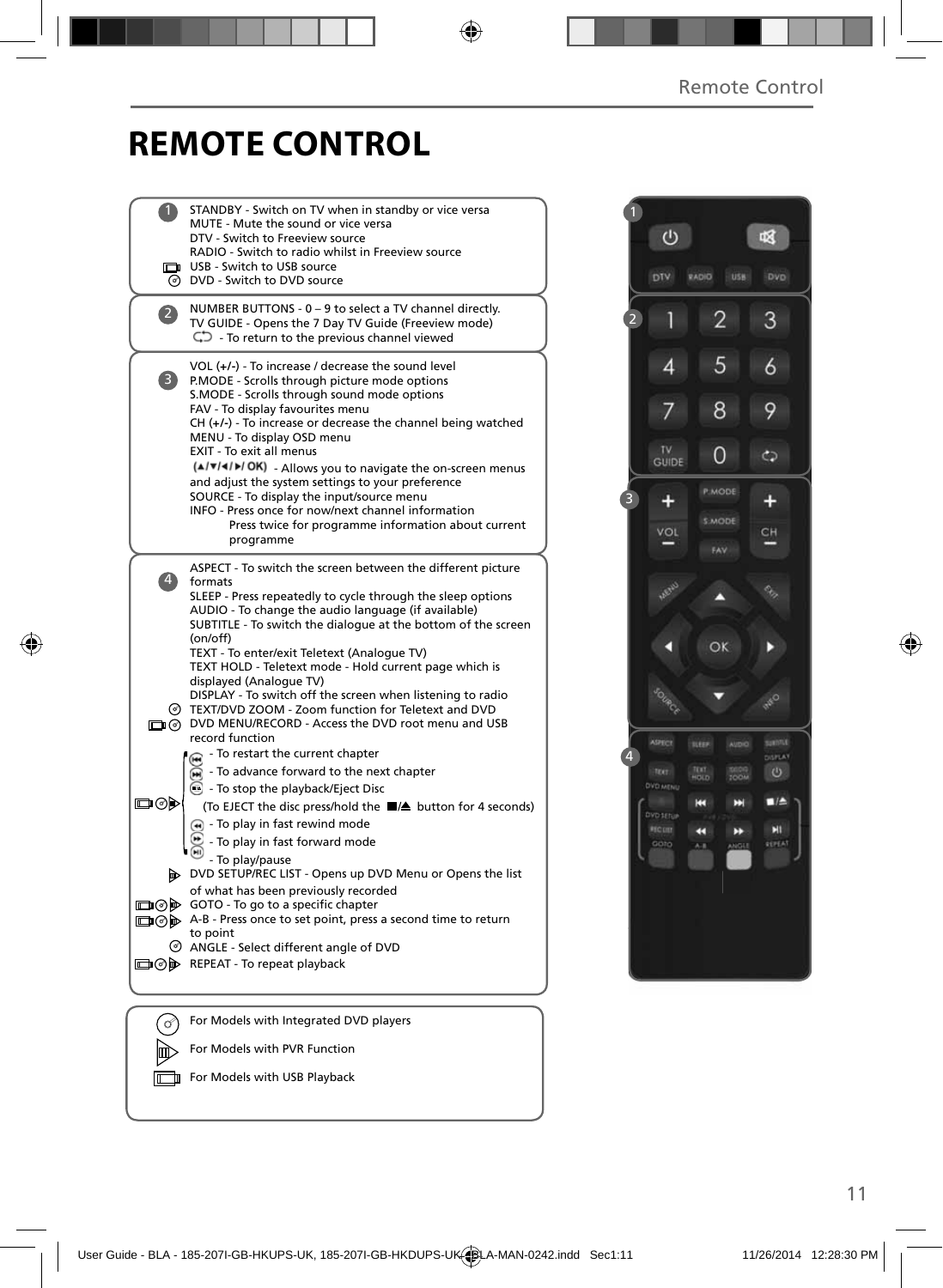# **TV BUTTONS AND INPUT SOURCE MENU**

#### **This information is for models without built in DVD players**



| 1 Volume up and menu right  |  |
|-----------------------------|--|
| 2 Volume down and menu left |  |

- 3 Programme/Channel up and menu up [3]
- 4 Programme/Channel down and menu down  $\vert$  (4
- Displays Menu/OSD 5 5
- Displays the input source menu 6 6
- 7 Standby Power On/Off **1996 1997**



### Choosing Mode Input/Source

#### To switch between the different input/ connections.

For further information on input/connections please view 'Connections' pages.

#### A) Using the buttons on the remote control:

1) Press [SOURCE] - The source menu will appear. 2) Press  $[V]$  or  $[\Lambda]$  to select the input you require. 3) Press [OK].

B) Using the buttons on the Television:

### 1) Press [SOURCE].

2) Scroll up / down using CH+/ CH- buttons to the input/source you require. 3) Press Vol+ to change input/source to the one selected.



Example of Source menu depending on the TV model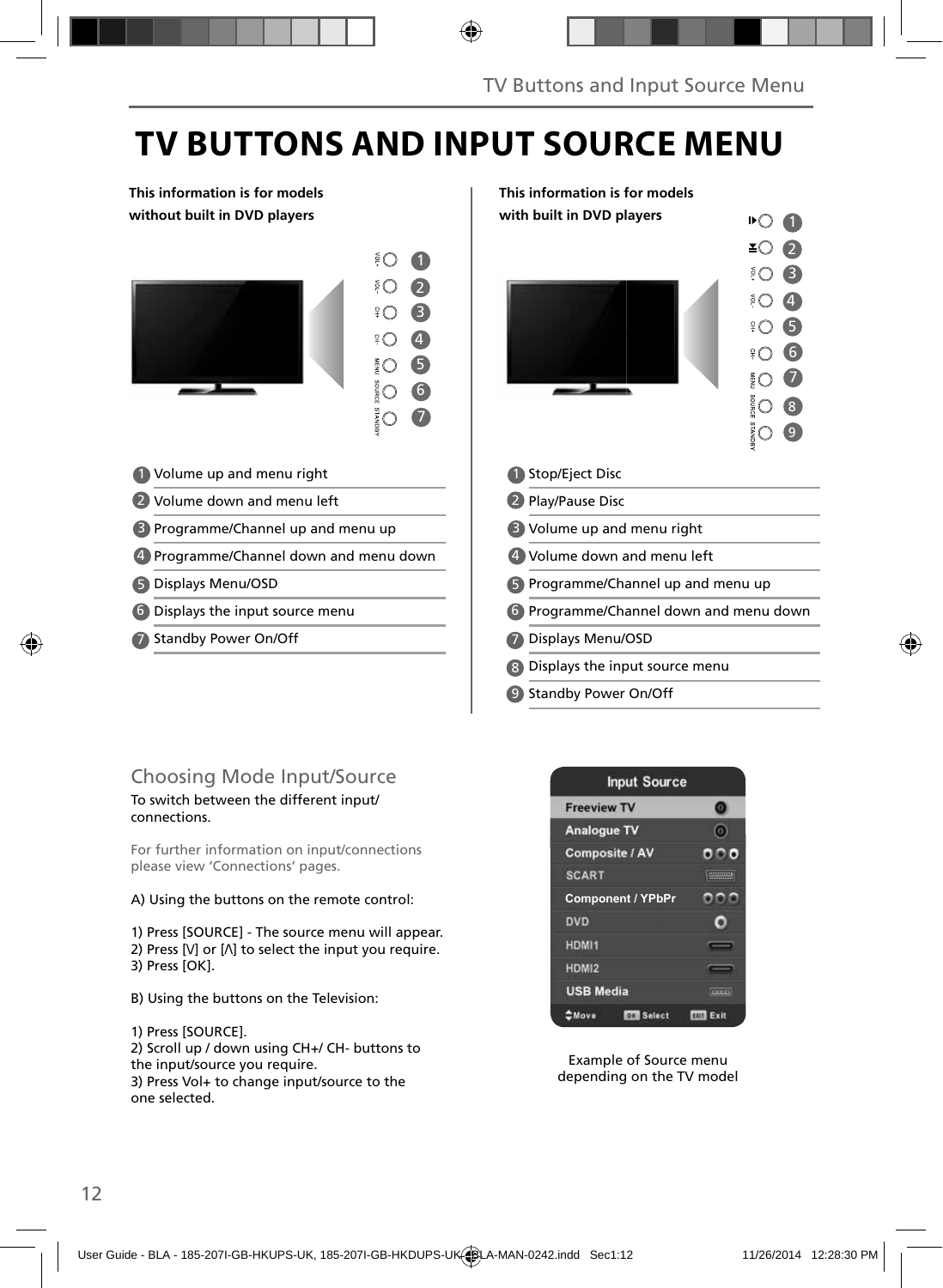# **CONNECTIONS**





|     |       | ь                 | O<br>Ω          |  |
|-----|-------|-------------------|-----------------|--|
| USB | HDM 2 | <b>CI CARD IN</b> | <b>EARPHONE</b> |  |
|     |       |                   |                 |  |

|   | <b>SCART</b>      | <b>SCART</b> input                                              |
|---|-------------------|-----------------------------------------------------------------|
| B | HDMI <sub>1</sub> | <b>HDMI</b> input                                               |
|   | Video             | Component / Video input                                         |
|   | R/L               | R/L Audio shared for<br>Video/Composite and<br>component/ YPbPr |
| E | YPbPr             | HD input (Ypbpr)                                                |
|   | <b>RFIN</b>       | RF / TV Aerial Input                                            |
| G | <b>USB</b>        | USB port                                                        |
| H | HDMI <sub>2</sub> | <b>HDMI</b> input                                               |
|   | CI CARD IN        | Common Interface module                                         |
|   | <b>EARPHONE</b>   | Earphone socket                                                 |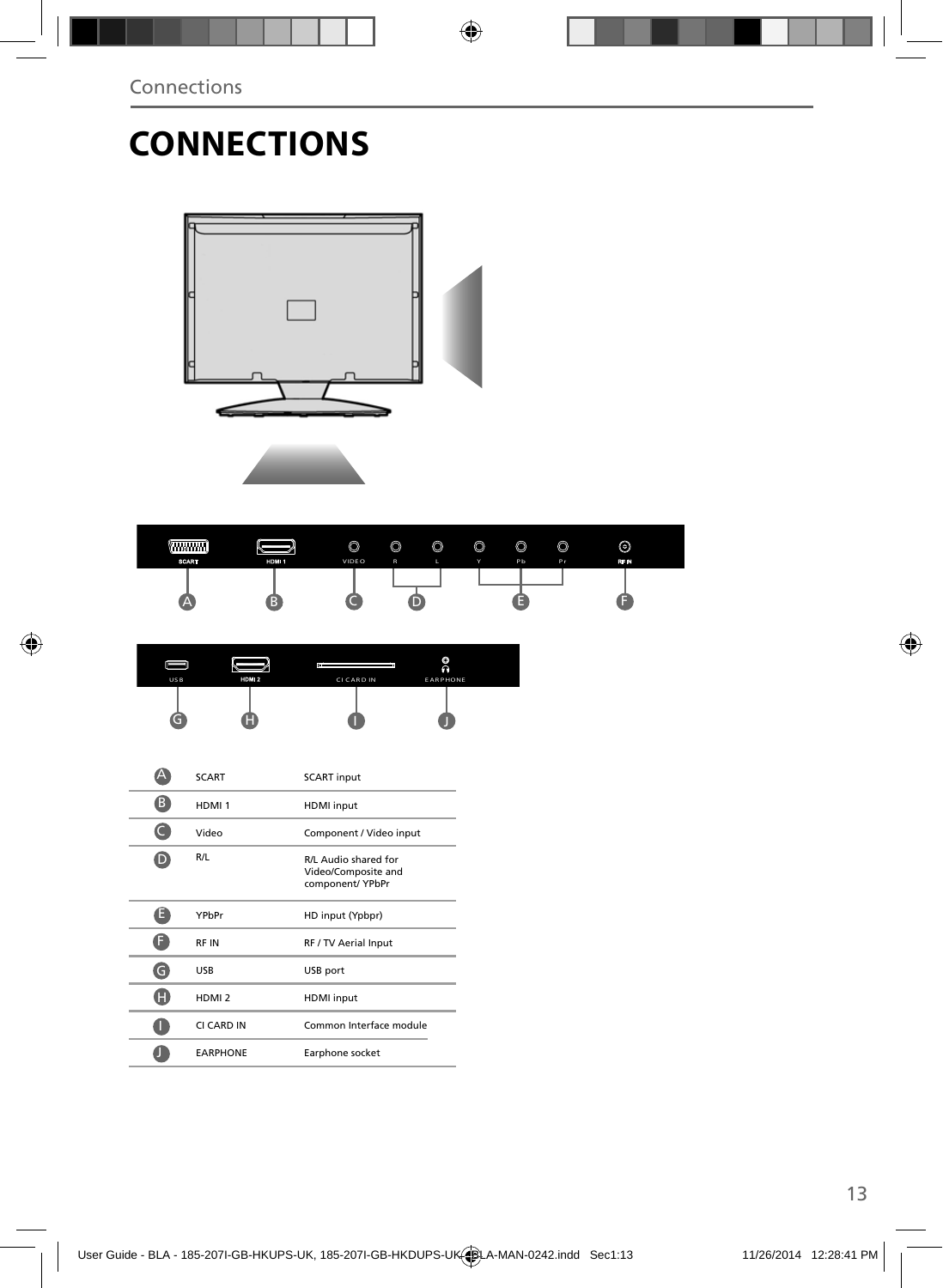# **CONNECTIONS**

Note: Connecting cables are shown for example only and may not be included. Please check 'What Is Included In The Box' page.

### Connecting to a device with Composite AV/Video output

TV Source should be set to Composite/AV



### Connecting to a device with SCART output

#### TV Source should be set to SCART



### Connecting to a device with HDMI output

A HDMI cable can output both video and audio and enables you to enjoy digital-quality video and audio with minimal loss of quality.

TV Source should be set to the corresponding HDMI port (HDMI 1, HDMI 2 etc)



Note: This model TV can not be used as a PC/laptop monitor via the HDMI input. The HDMI Input is provided to view digital content with compatible external devices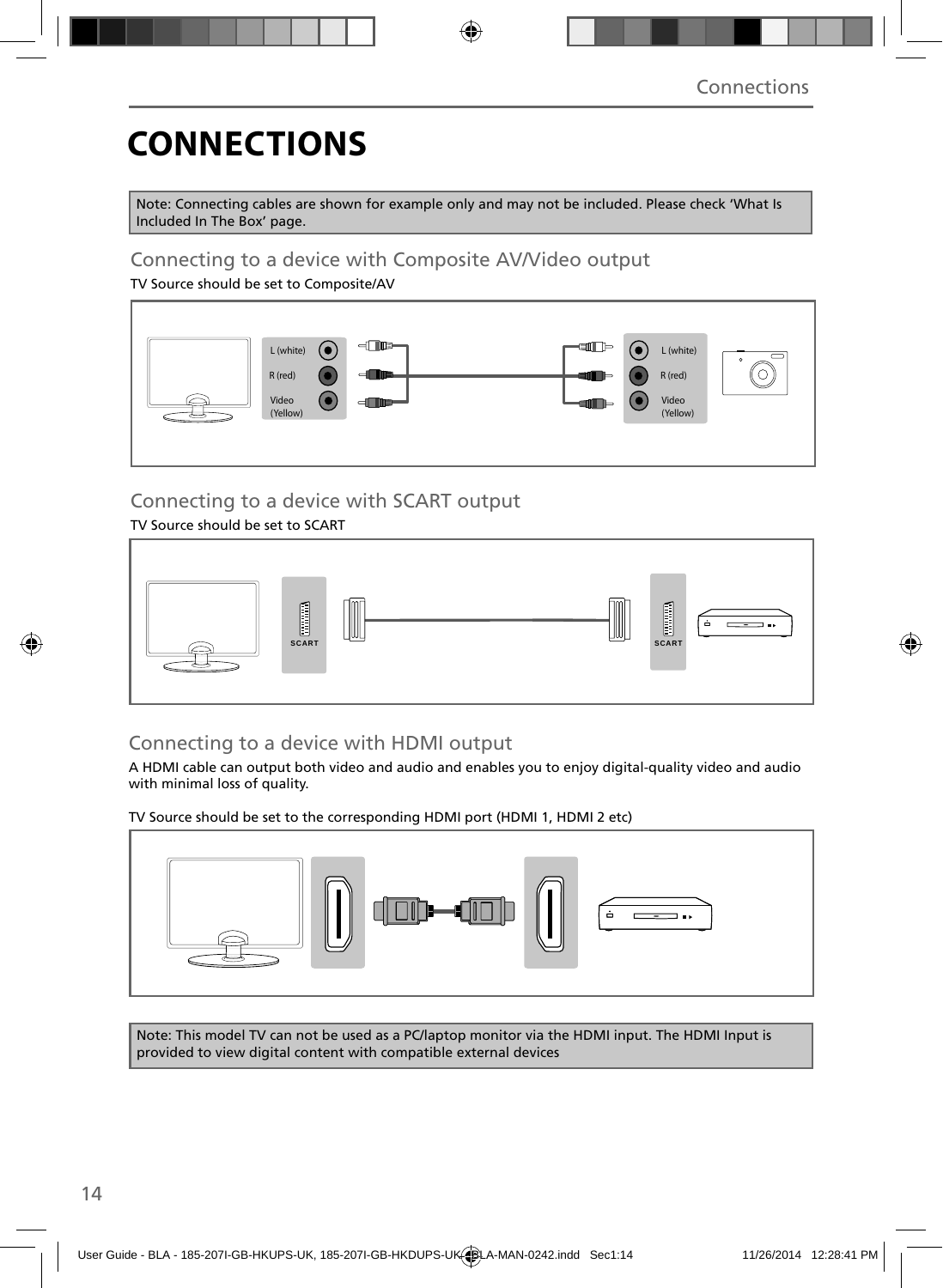# **CONNECTIONS**

### Connecting to a device with Component/YPbPr output

If you are supplied with a cable from the device which has RED, GREEN, BLUE, RED & WHITE connectors you must connect via Component (for picture) and by phono cable (for sound).

TV Source should be set to Component/YPbPr



Connecting to an external audio device (Amplifiers, Surround Sound, Sound Bars etc)

When connecting via the TV's 3.5mm Earphone output, this will disable the TV speakers.

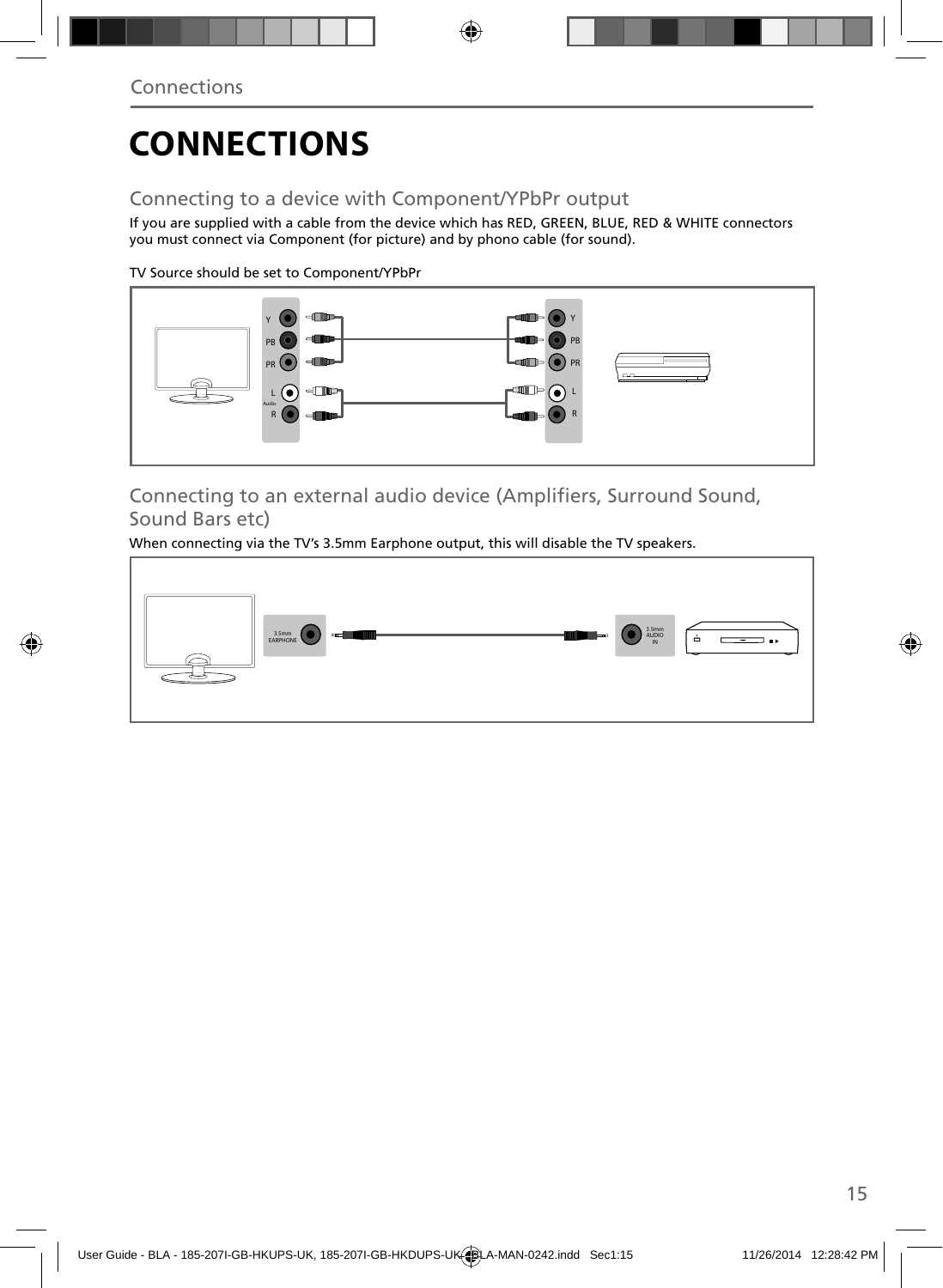### **CHANNEL MENU**





To access this menu, press [MENU] button on the remote control. To enter a menu press [OK]

If you wish to make changes to any of the default settings, use the scroll  $\Box \blacktriangledown \blacktriangleright \blacktriangleleft$  buttons. To confirm any settings press [OK] button. To exit this menu at anytime, press [EXIT] button.

Auto Tuning - Allows you to retune the television for all digital channels, digital radio stations and

#### analogue channels

Analogue Manual Tuning - Allows you to manually tune your analogue signal

Freeview Manual Tuning - Allows you to manually tune your digital signal

Channel Edit - Allows you to delete, move, skip and add favourite channels

|                | <b>Channel Edit</b> |      |              |
|----------------|---------------------|------|--------------|
| 9              | BBC <sub>1</sub>    |      | onv          |
| $\overline{2}$ | BBC <sub>2</sub>    |      | otv          |
| 3              | ITVI                |      | otv          |
| 4              | Channel 4           |      | otv          |
| 5              | five                |      | otv          |
| 6              | BBC <sub>3</sub>    |      | <b>DIV</b>   |
| 7              | BBC4                |      | onv          |
| R              | ITV <sub>2</sub>    |      | onv          |
| G              | SKY1                |      | onv          |
|                | <b>10 SKY2</b>      |      | OTV          |
| Delete         | <sup>#</sup> FreeTV | Move | Skip         |
| OK<br>Select   | Fav                 |      | Back<br>Menu |

Schedule List - Lists your programme reminders

Signal Information - Allows you to view signal frequency, signal quality and signal strength CI Information - Pay per view services require a "smartcard" to be inserted into the TV. If you subscribe to a pay per view service the provider will issue you with a 'CAM' and a "smartcard". The CAM can then be inserted into the COMMON INTERFACE PORT (CI Card In)

Tip: If you do not press any buttons for 30 seconds, the menu will automatically exit. You can change the length of time before the menu exits automatically - see 'OSD Timer' in the Time Menu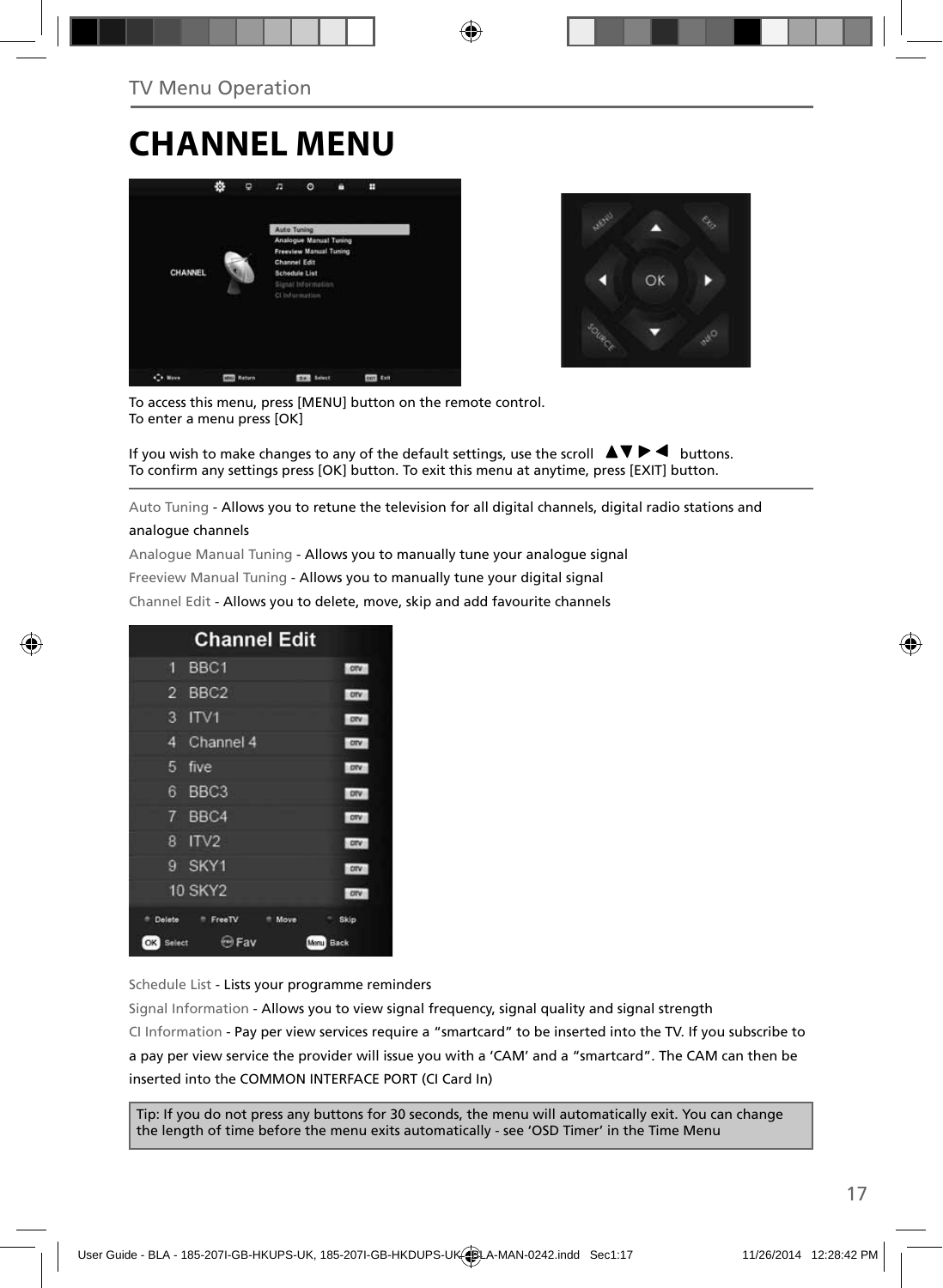# **PICTURE MENU**





To access this menu, press [MENU] button on the remote control and scroll right. To enter a menu press [OK]

If you wish to make changes to any of the default settings, use the scroll  $\blacktriangle \blacktriangledown \blacktriangleright \blacktriangleleft$  buttons. To confirm any settings press [OK] button. To exit this menu at anytime, press [EXIT] button.

|                                                      | CIDOSCII OIII GIC TOIIO MILA DI CSCCS.                     |  |  |
|------------------------------------------------------|------------------------------------------------------------|--|--|
| Dynamic                                              | Recommended settings for fast moving pictures              |  |  |
| Standard                                             | <b>Standard settings</b>                                   |  |  |
| Mild                                                 | Set to be lighter in colour and less bright                |  |  |
| Personal<br>Lets you manually alter all the settings |                                                            |  |  |
| Economy                                              | Power saving mode which reduces the energy used by up to   |  |  |
|                                                      | 25% (by reducing the power to the LED/LCD panel).          |  |  |
|                                                      | In Economy mode, the TV will switch itself to Standby mode |  |  |
|                                                      | after 3-5 hours in the event that the TV buttons or remote |  |  |
|                                                      | control buttons are not pressed (change the picture mode   |  |  |
|                                                      | to another setting to de-activate this function)           |  |  |

**Picture Mode** - Choose from the following presets:

You can make the following adjustments in **Personal** mode:

Contrast - Switch the balance between black and white.

Brightness - Increase or decrease the brightness of the picture.

Colour - Increases the colour from black and white.

Tint - Lets you increase or decrease the level of tint within the picture

(only available in VGA/PC source mode).

Sharpness - Increase or decrease the sharpness of the picture.

#### **Colour Temperature** Choose from the following presets:

| Normal | Default settings                  |
|--------|-----------------------------------|
| Warm   | Increases red within the picture  |
| Cold   | Increases blue within the picture |

**Noise Reduction** - Choose from the following presets:

| $\Omega$ | Turns noise reduction off  |
|----------|----------------------------|
| Low      | Minor system adjustment    |
| Middle   | Medium system adjustments  |
| High     | Maximum system adjustments |
|          |                            |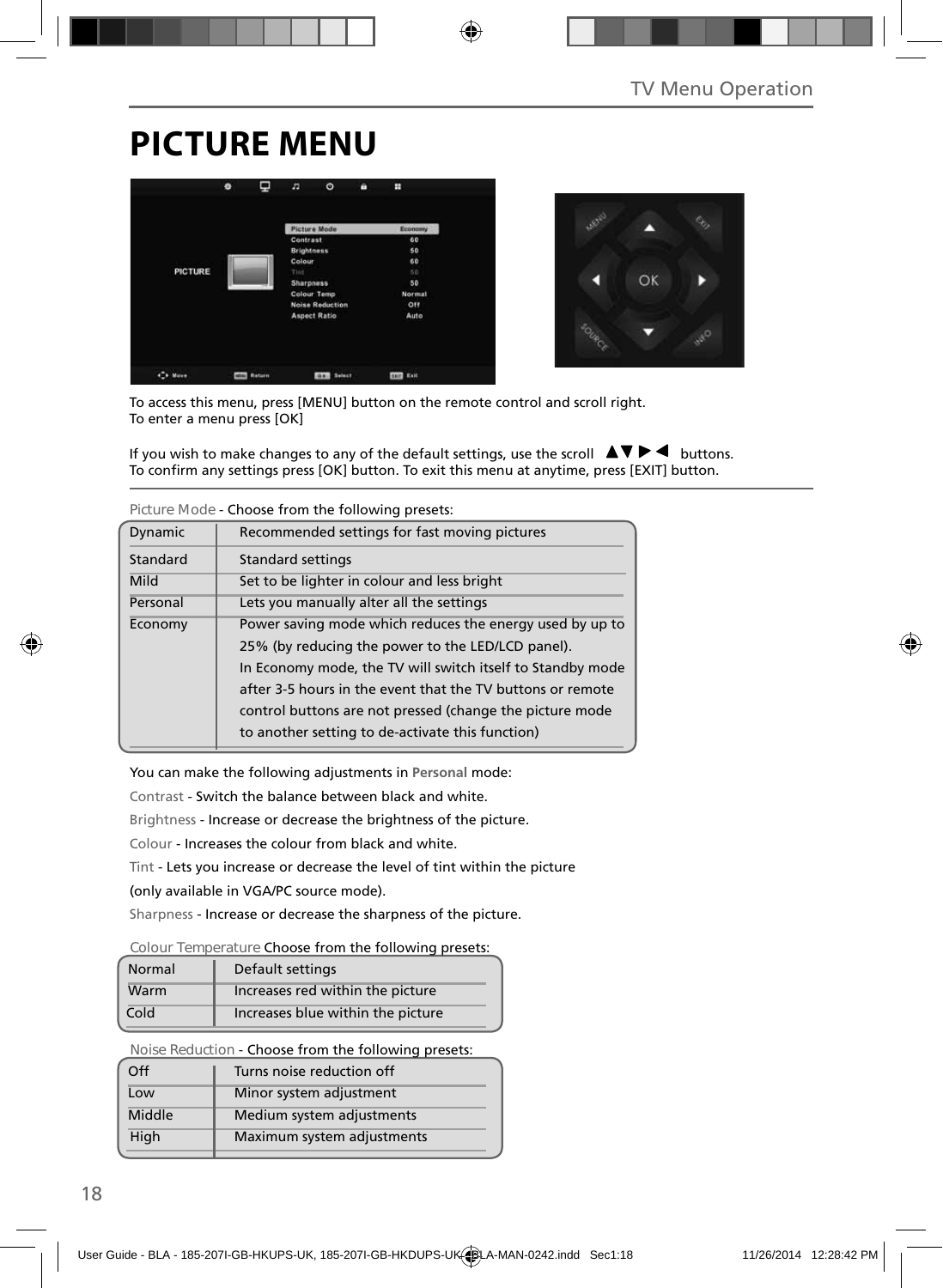# **PICTURE MENU**





To access this menu, press [MENU] button on the remote control and scroll right. To enter a menu press [OK]

If you wish to make changes to any of the default settings, use the scroll  $\Box \blacktriangledown \blacktriangleright \blacktriangleleft$  buttons. To confirm any settings press [OK] button. To exit this menu at anytime, press [EXIT] button.

Aspect Ratio - Within the UK the picture format varies depending on the channel/broadcast. There are a

number of different options to best meet your needs

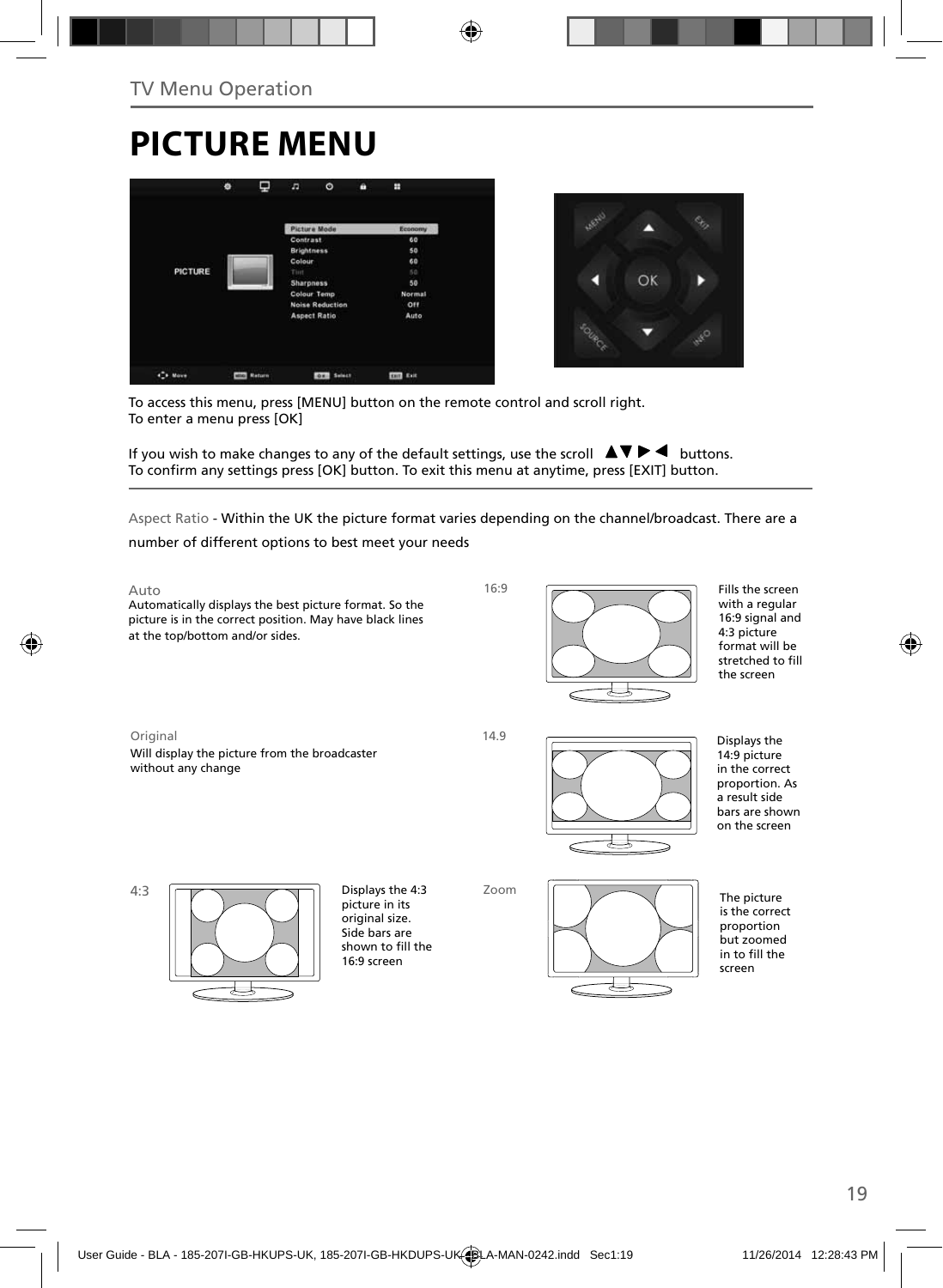# **SOUND MENU**





To access this menu, press [MENU] button on the remote control and scroll right. To enter a menu press [OK]

If you wish to make changes to any of the default settings, use the scroll  $\blacktriangle V \blacktriangleright \blacktriangleleft$  buttons. To confirm any settings press [OK] button. To exit this menu at anytime, press [EXIT] button.

**Sound Mode** - Choose from the following presets

| Standard     | Default settings                        |
|--------------|-----------------------------------------|
| <b>Music</b> | Emphasises music over voices            |
| Movie        | Provides live and full sound for movies |
| Sports       | Emphasises sound for sports             |
| Personal     | Selects your personal sound settings    |

 **Tip:** Treble and bass levels can only be adjusted when the sound mode 'Personal' is selected.

Treble - To adjust the amount of high frequency within the sound

Bass - To adjust the amount of low frequency within the sound

Balance - To switch the sound between the left and right speakers

Auto Volume Level (AVL) - When 'on' is selected, the volume will attempt to stay at a constant level

regardless of TV programme and advertisements

Surround Sound - Choose from the following options:

| Off            | Off                                                                                                    |  |
|----------------|--------------------------------------------------------------------------------------------------------|--|
| TruSurround HD | TruSurround HD - TruSurround HD™ creates an immersive, feature-rich surround                           |  |
|                | sound experience from two speakers, complete with rich bass, high frequency detail<br>and clear dialog |  |
|                |                                                                                                        |  |



For DTS patents, see http://patents.dts.com. Manufactured under license from DTS Licensing Limited. DTS, the Symbol, & DTS and the Symbol together are registered trademarks, and DTS TruSurround is a trademark of DTS, Inc. © DTS, Inc. All Rights Reserved.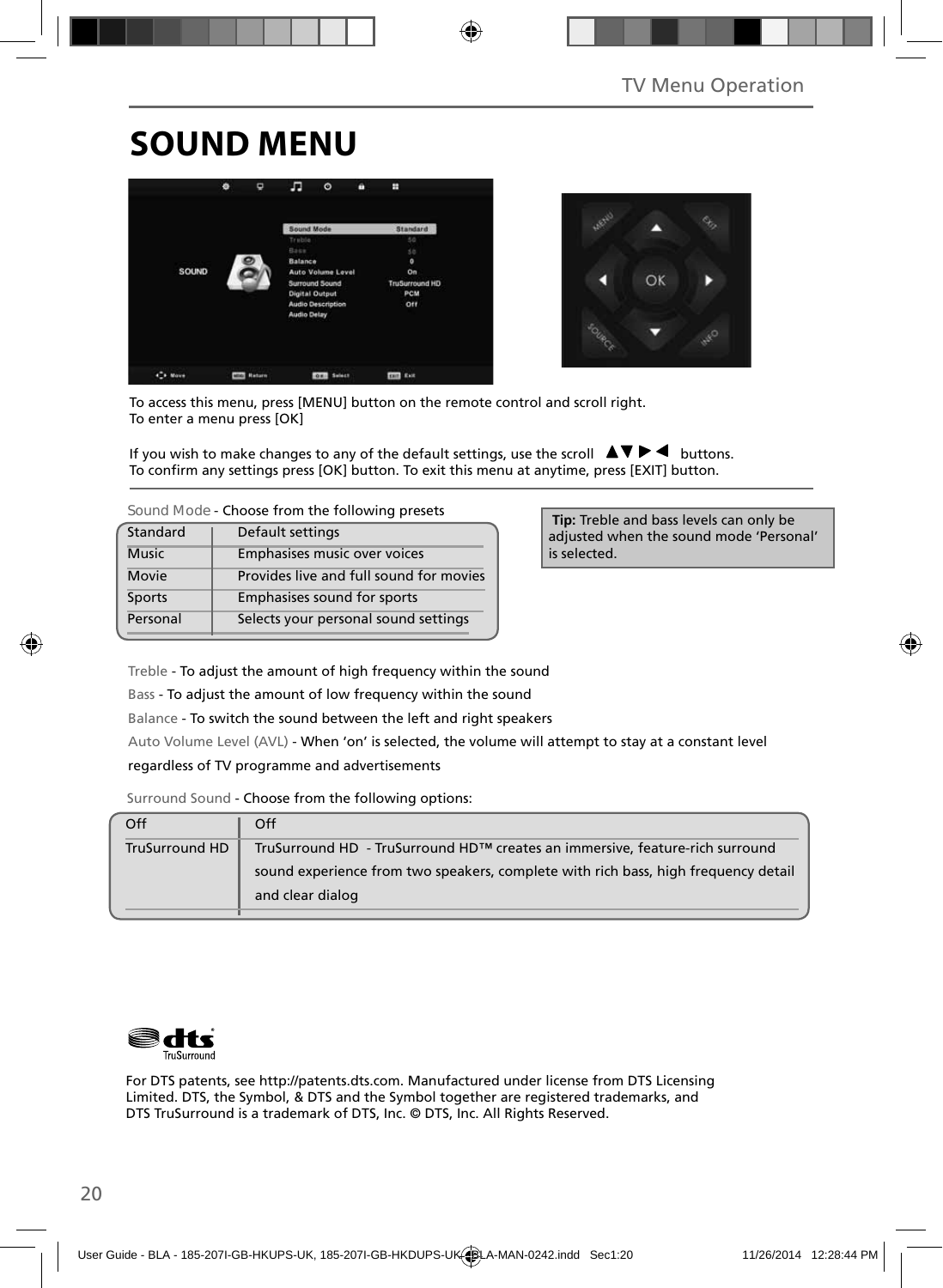# **SOUND MENU**





To access this menu, press [MENU] button on the remote control and scroll right. To enter a menu press [OK]

If you wish to make changes to any of the default settings, use the scroll  $\Box \blacktriangledown \blacktriangleright \blacktriangleleft$  buttons. To confirm any settings press [OK] button. To exit this menu at anytime, press [EXIT] button.

Digital Output - This is the digital COAX Audio output. Choose from the following options:

| Off        | To turn off Digital Output                                                            |
|------------|---------------------------------------------------------------------------------------|
| Auto       | Selects the best settings automatically                                               |
| <b>PCM</b> | Select this option if you are connecting to a Stereo Hi-fi via coax cable (Pulse-code |
|            | modulation (PCM) is a digital representation of an analogue signal)                   |

Audio Description - This allows the user to increase and decrease the AD (Audio Description) volume level.

(Audio Description is a service available on certain programmes. It provides a description of what is

happening during the selected programme for a person who is visually impaired)

Audio Delay - Enables the user to adjust setting to sync picture and audio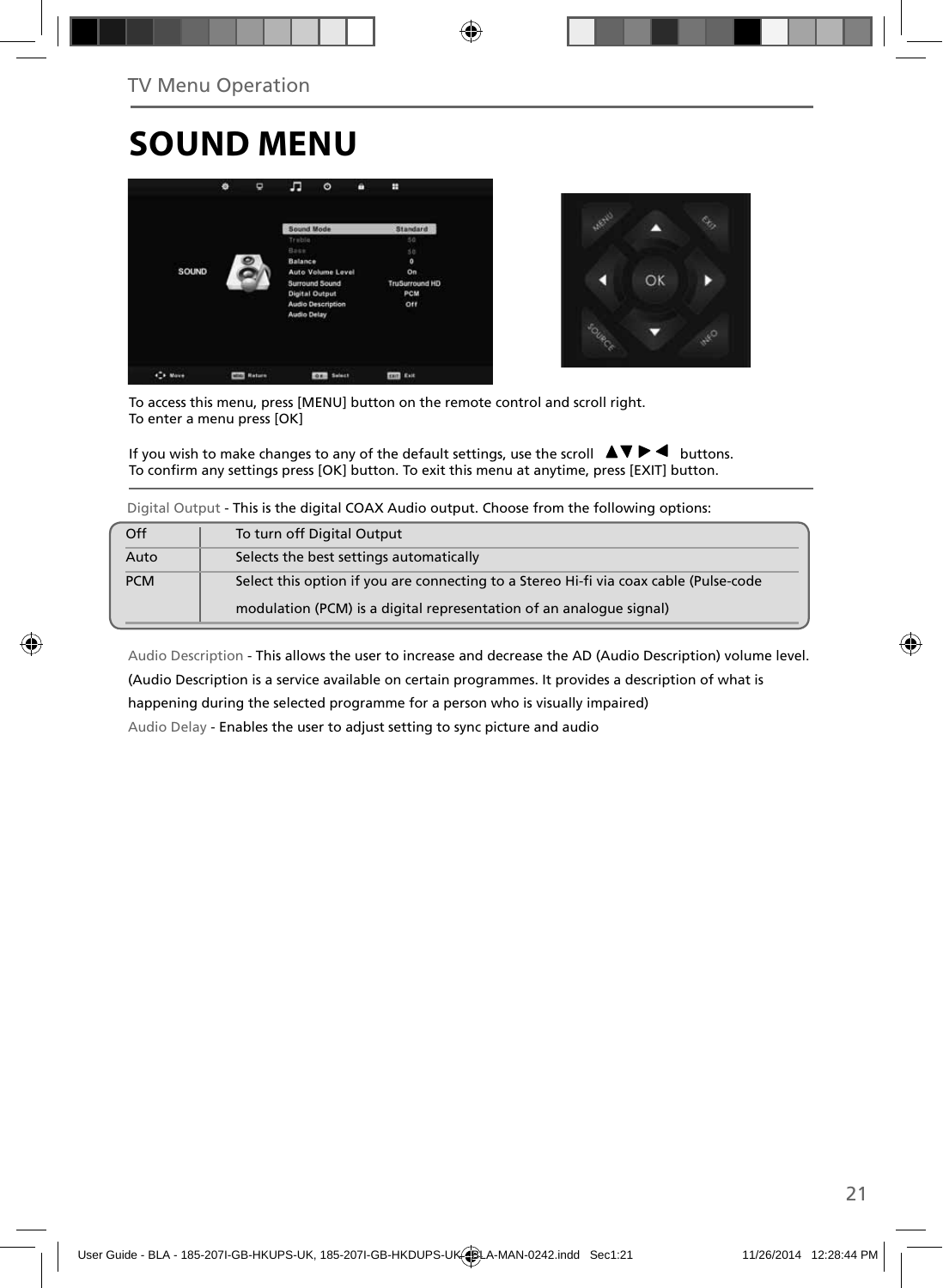## **TIME MENU**





To access this menu, press [MENU] button on the remote control and scroll right. To enter a menu press [OK]

If you wish to make changes to any of the default settings, use the scroll  $\blacktriangle \blacktriangledown \blacktriangleright \blacktriangleleft$  buttons. To confirm any settings press [OK] button. To exit this menu at anytime, press [EXIT] button.

Clock - Shows the date and time

Off Time - Allows you to set a specific time for your TV to turn off

On Time - Allows you to set a specific time for your TV to turn on, the channel it will then display, the

source it will be on and also the volume. This function can then be toggled to repeat every day or a

certain day (the TV must be in standby mode for this to be effective)

Time Zone - Change your current time zone

Sleep Timer - Lets you set the sleep timer so the television automatically switches off after a set amount of

time. Off -> 10min -> 20min -> 30min -> 60min -> 90min -> 120min -> 180min -> 240min

Auto standby - Set Auto standby between 3 hours, 4 hours and 5 hours ( to turn off this function you must exit Home Mode in the Picture Menu)

OSD Timer - Lets you adjust the amount of time the On Screen Menu stays on the screen before disappearing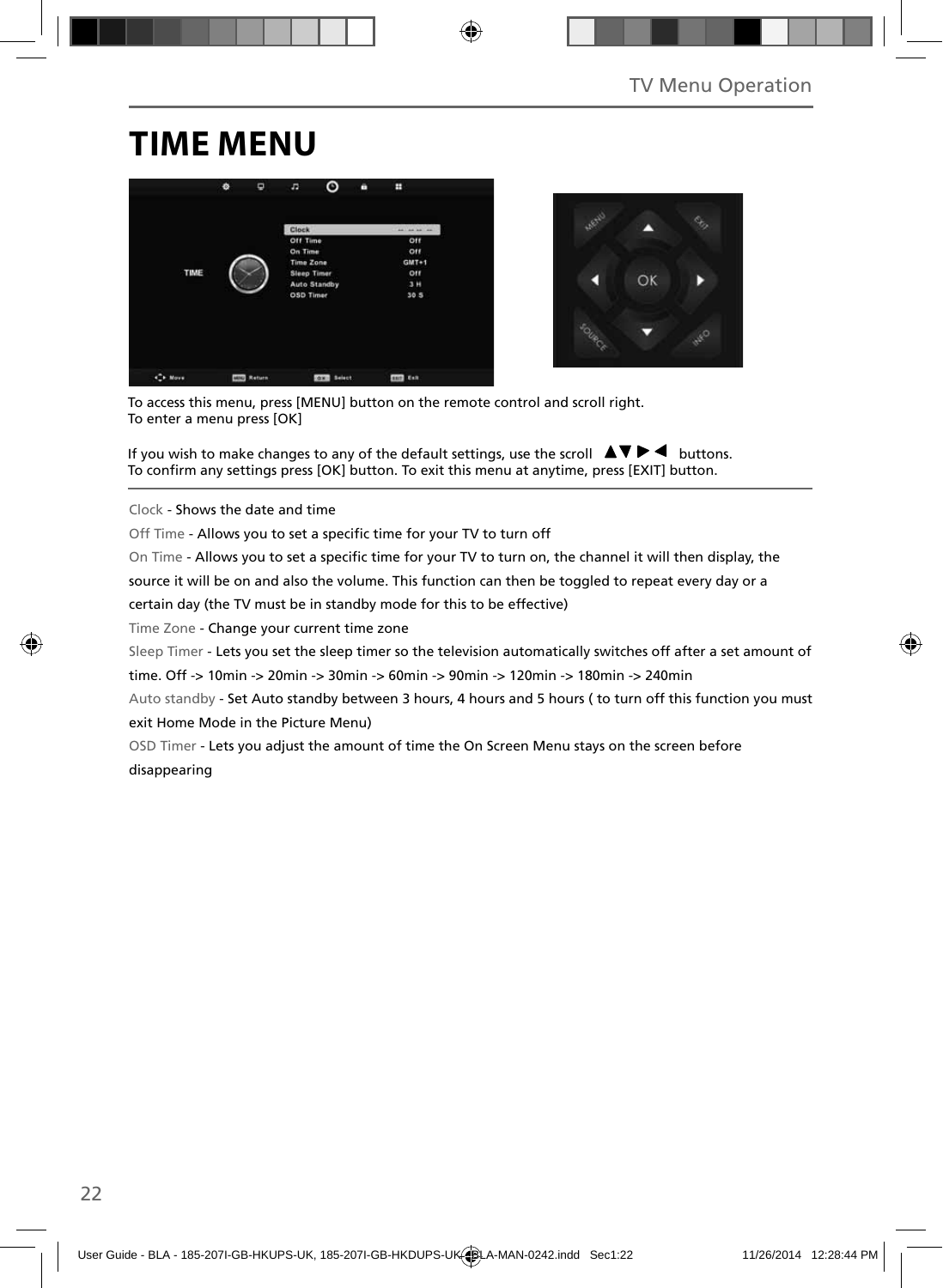# **SYSTEM/HOTEL LOCK MENU**





To access this menu, press [MENU] button on the remote control and scroll right. To enter a menu press [OK]

If you wish to make changes to any of the default settings, use the scroll  $\blacktriangle \blacktriangledown \blacktriangleright \blacktriangleleft$  buttons. To confirm any settings press [OK] button. To exit this menu at anytime, press [EXIT] button.

System/Hotel Lock - Allows you to lock or unlock the menu. You will be asked to enter a 4 digit password

Use the **◄** button to quit the password input or use the **►** button to clear. Default password is 0000.

TV Button Lock - Allows you to lock the buttons on the side of the TV set

Parental Guidance - Allows you to set the rating to block certain content based on age information

Default Source - Allows the user to set the default source. The default source is the source the TV starts on when first switched on

Default Channel - Allows the user to set a channel as the default channel on the Digital source. The

default channel is the channel the TV starts on when first switched on

Source Lock - Allows you to lock the source menu

Channel Lock - Allows you to lock certain channels manually

Max Volume - Allows you to adjust and set the maximum volume

Change Password - Allows you to change the password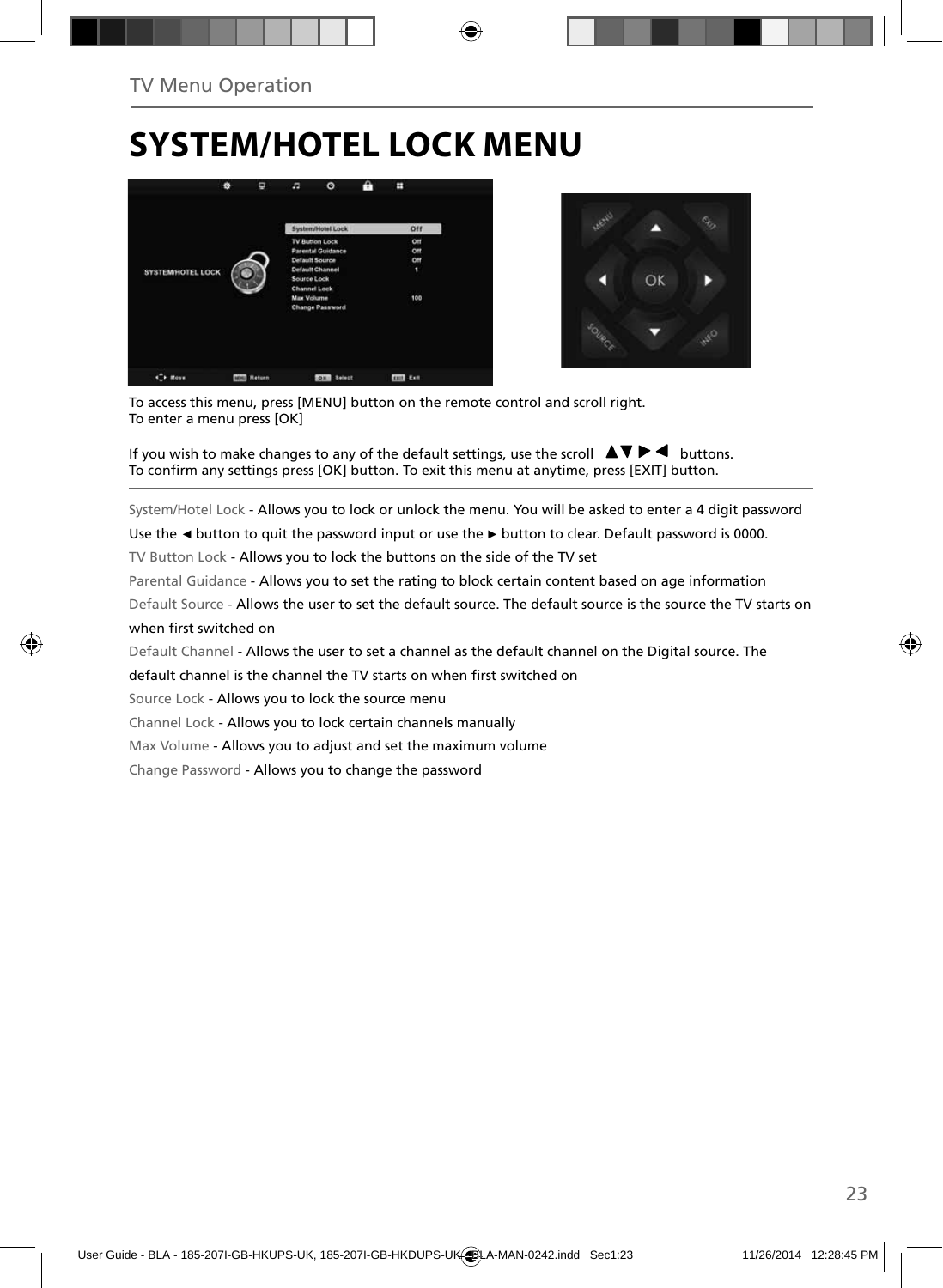### **SETUP MENU**





To access this menu, press [MENU] button on the remote control and scroll right. To enter a menu press [OK]

If you wish to make changes to any of the default settings, use the scroll  $\Box \blacktriangledown \blacktriangleright \blacktriangleleft$  buttons. To confirm any settings press [OK] button. To exit this menu at anytime, press [EXIT] button.

Language - Allows you to change the language of the menu

Audio Language - Shows the current audio language

Subtitle Language - Shows the current subtitle language

Hearing Impaired - This allows the user to turn on the Hearing Impaired function, this produces subtitles

on the screen which provide a description of what is happening during the selected program.

PVR File System - Allows you to view the format and performance of a USB key

Blue Screen - Changes the background when there is no input between clear and a blue background (Only available on some sources)

First Time Installation - Allows you to access the First Time Installation menu and retune the TV set Reset TV - This resets the menus to factory settings and clears all the TV channels from the television. Software Update (USB) - From time to time we may release new firmware to improve the operation of the television (available to download). This menu lets you install the new software/firmware onto the television. Further details of how to do this will be issued with the firmware. Contact the helpline or refer to the 'product support' section of the website

HDMI CEC (Consumer Electronic Control) - Allows HDMI devices to control each other and allows the user to operate multiple devices with one remote control. (only available with compatible devices) LED Status - Allows the user to switch the LED Power indicator light ON or OFF, when the TV is being operated. (When this option is set to OFF the LED Power indicator light will flash when the remote control is used)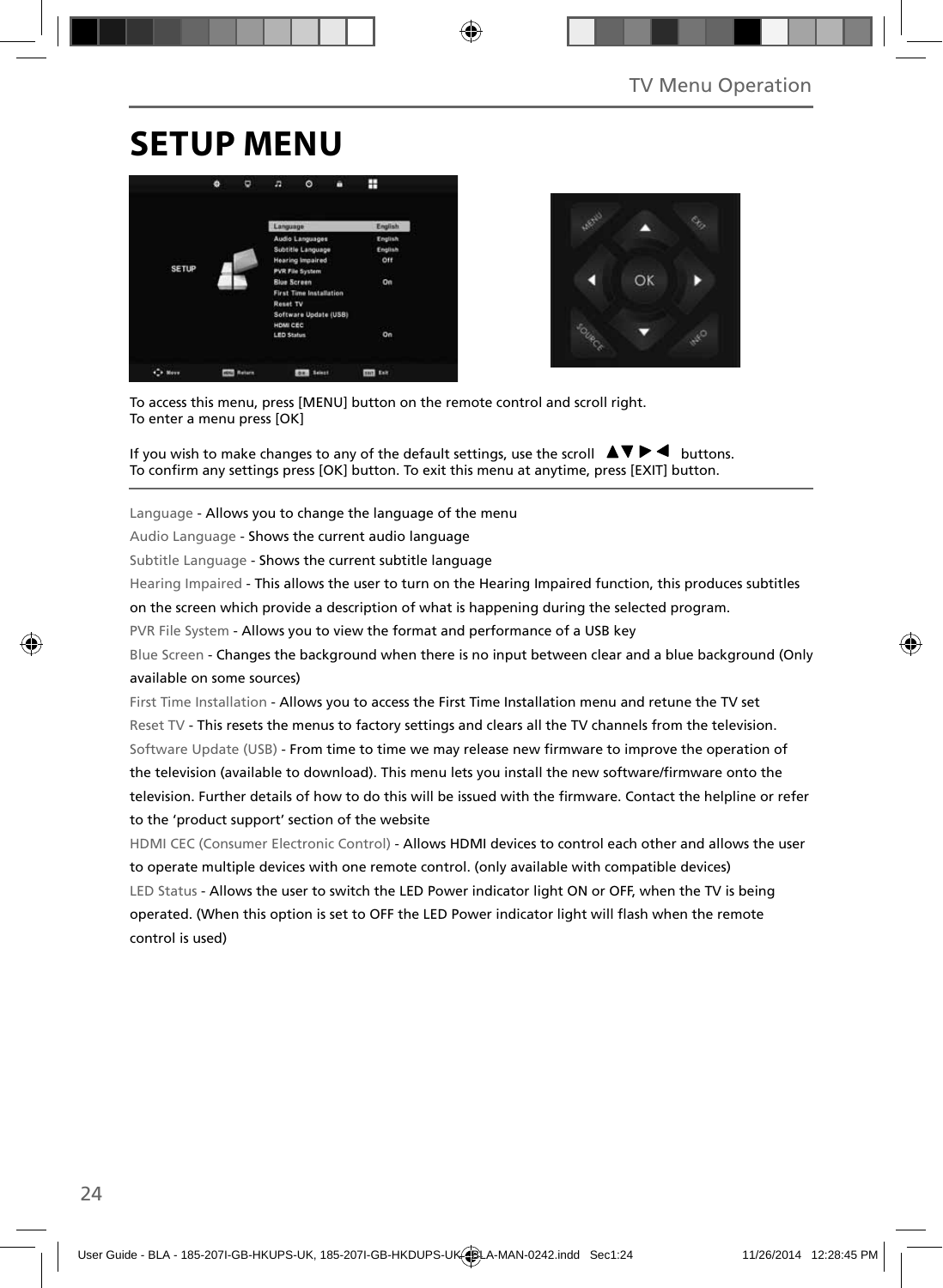### **DVD SETUP (APPLIES TO DVD MODELS ONLY)**





To enter this menu please ensure the TV is in DVD source & press [DVD SETUP]

If you wish to make changes to any of the default settings, use the scroll  $\Delta \nabla \blacktriangleright$   $\blacktriangleleft$  buttons. To confirm any settings press [OK] button. To exit this menu at anytime, press [DVD SETUP] button.

| TV Display - Choose from the following options |                                                              |  |  |
|------------------------------------------------|--------------------------------------------------------------|--|--|
| 4:3 Pan scan                                   | PS Traditional picture format, often used on old film        |  |  |
| 4:3 Letter box                                 | LB Traditional picture which has been adapted for widescreen |  |  |
| Wide                                           | 16:9 Widescreen picture format                               |  |  |

**Speaker Setup** - Choose from the following options

| LT/RT  | Converts from multi-channel sound to mono   |
|--------|---------------------------------------------|
| Stereo | Converts from multi-channel sound to stereo |

**Dual Mono** - Choose from the following options

| Stereo   | Outputs 2 channels of sound both left and right                  |  |  |
|----------|------------------------------------------------------------------|--|--|
| Mono L   | Outputs left side sound                                          |  |  |
| Mono R   | Outputs right side sound                                         |  |  |
| Mix Mono | Outputs a single channel of sound but mix between right and left |  |  |

**Dynamic Range** - This is the difference between the quietest and loudest sounds. This setting works only with DVD discs recorded in Dolby digital.

| Full | Set this to listen with the range recorded on the disc                              |
|------|-------------------------------------------------------------------------------------|
| 3/4  | Set this to listen with a range equivalent to a normal television                   |
| 1/2  | Set this to listen with a smaller difference between the maximum and minimum volume |
| 1/4  | Set this to listen with a smaller difference between the maximum and minimum volume |
| Off  | Set dynamic range to off                                                            |

**TV Type** - Choose from the following options

| PAL         | For discs from UK/Europe, Asia, Australia etc |
|-------------|-----------------------------------------------|
| Multi       | For both NTSC and PAL                         |
| <b>NTSC</b> | For discs from North America, Japan etc       |

**Default** - Choose from the following options

Reset Resets all options in the 'DVD setup' menu back to the default settings

Tip: This TV/DVD player is pre-set to play Region 2 DVDs. In the event you wish to use the TV/DVD in another country that uses different region discs, please visit www.umc-uk.co.uk. Select 'Product Support', 'Changing Region'.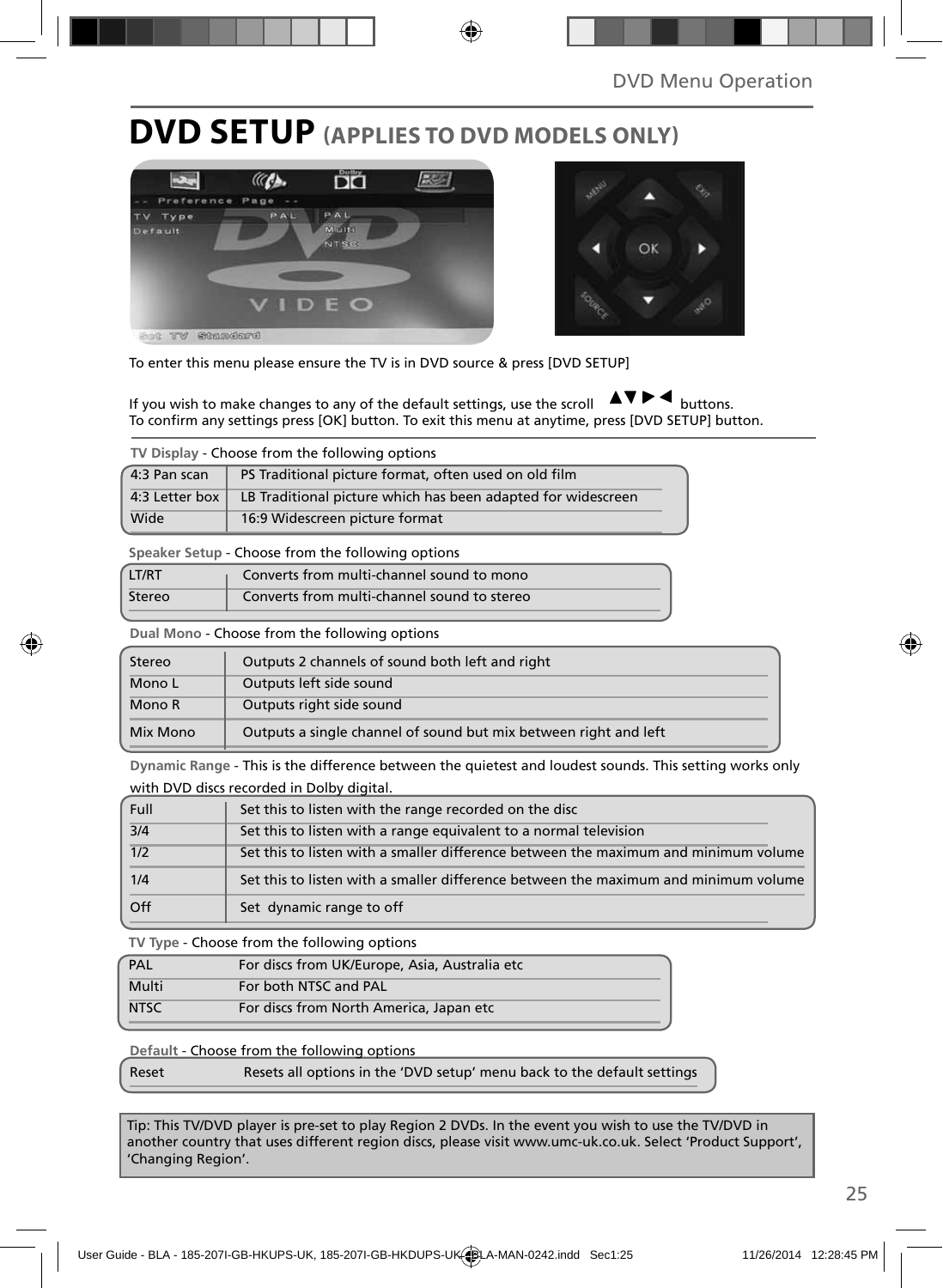# **7 DAY TV GUIDE**

TV Guide is available in Freeview/Saorview TV mode. It provides information about forthcoming programmes (where supported by the Freeview/Saorview channel). You can view the start and end time of all programmes and on all channels for the next 7 days and set reminders.

1) Press [TV GUIDE]. The following 7 Day TV Guide will appear..

| 7 Day TV GUIDE                                                                                                                                                                                                                                                                                                                                 |                     |                          |                                 |  |  |
|------------------------------------------------------------------------------------------------------------------------------------------------------------------------------------------------------------------------------------------------------------------------------------------------------------------------------------------------|---------------------|--------------------------|---------------------------------|--|--|
| 10 Years Younger: The Challenge<br>Season <sub>2</sub><br>Support worker Janice Cassidy's lifestyle of long working hours and a penchant for tanning<br>has taken its toll, while the stress of bringing up two daughters and heavy smoking has<br>affected interior designer Shere Morady. Surgeon Jan Stanek and the team set out to provide |                     |                          |                                 |  |  |
| 04 Aug 2010 10:42                                                                                                                                                                                                                                                                                                                              |                     |                          |                                 |  |  |
| BBC <sub>1</sub>                                                                                                                                                                                                                                                                                                                               | 05:00-06:00         |                          | 10 Years Younger: The Challenge |  |  |
| BBC <sub>2</sub>                                                                                                                                                                                                                                                                                                                               | 06:00-06:30         | The Simpsons             |                                 |  |  |
| ITV <sub>1</sub>                                                                                                                                                                                                                                                                                                                               | 06:30-07:00         | Hollyoaks                |                                 |  |  |
| Channel 4                                                                                                                                                                                                                                                                                                                                      | 07:00-08:00         | Channel 4 News           |                                 |  |  |
| five                                                                                                                                                                                                                                                                                                                                           | 08:00-09:00         |                          | How to Look Good Naked          |  |  |
| BBC3                                                                                                                                                                                                                                                                                                                                           | 09:00-10:00         |                          | Newlyweds: The One Year Itch    |  |  |
| BBC4                                                                                                                                                                                                                                                                                                                                           | 10:00-11:15         |                          | <b>Big Brother</b>              |  |  |
| ITV <sub>2</sub>                                                                                                                                                                                                                                                                                                                               | 11:15-11:45         |                          | The Big Bang Theory             |  |  |
| Record                                                                                                                                                                                                                                                                                                                                         | Remind<br>Move View | Prev Day<br>Display<br>ø | Next Day<br>Exit<br><b>EXIT</b> |  |  |

2) Navigate through the menu using  $\blacktriangle \blacktriangledown \blacktriangleright \blacktriangleleft$ 

You can now: Record a programme by pressing RED (USB device must be connected) Set a reminder by pressing GREEN View a previous day by pressing YELLOW View the next day by pressing BLUE

3) Press [EXIT] to exit the 7 day TV Guide.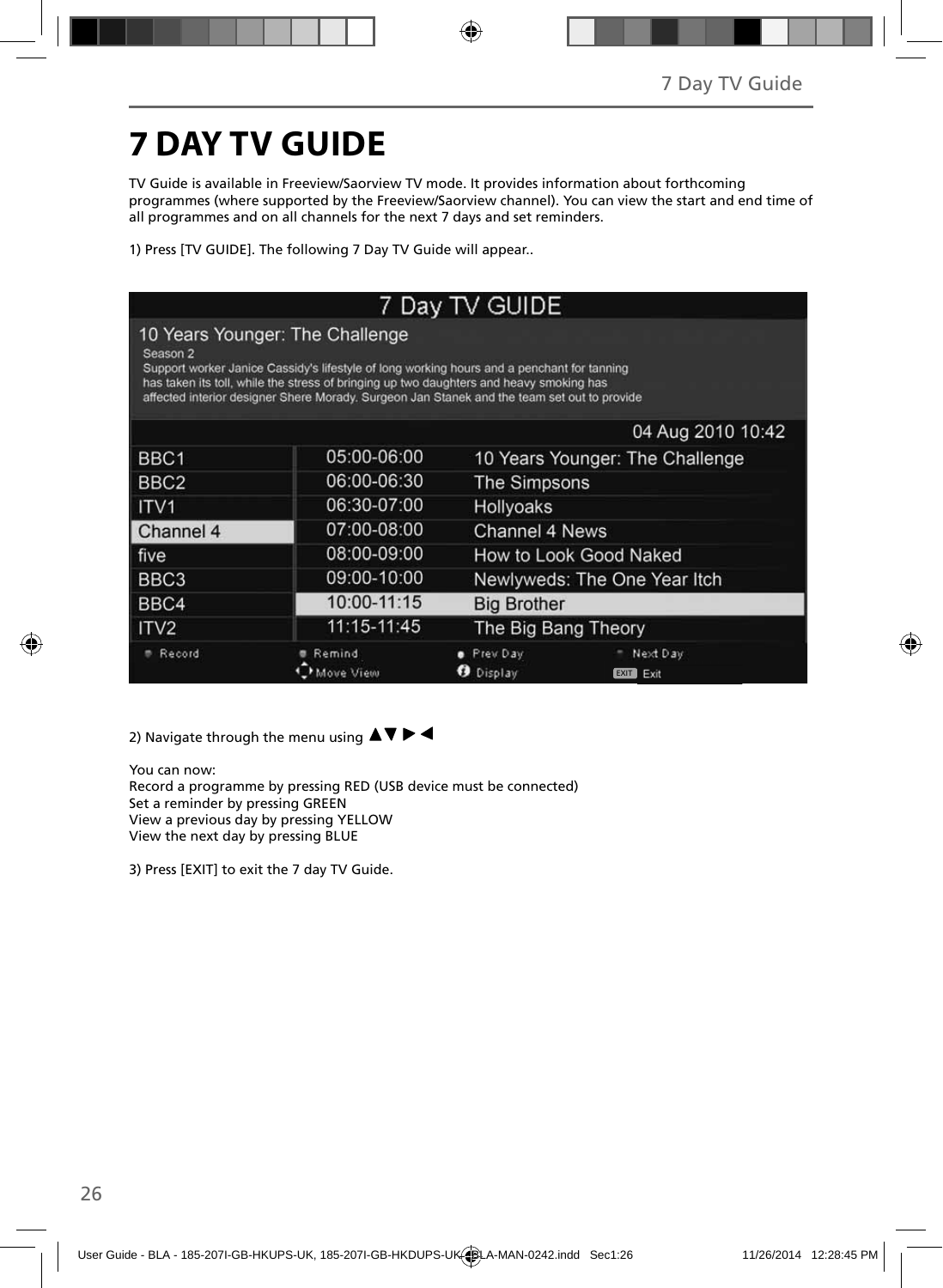### **USB RECORD - FREEVIEW/SAORVIEW MODE**

USB RECORD – FREEVIEW/SAORVIEW MODE

Built into this television is a USB record facility. This function is available in Freeview/Saorview mode when used in conjunction with a compatible USB memory stick or USB hard drive. The benefits of this are as follows:

• Pause live TV and then playback, fast forward and rewind (up to live TV)

- One button record, if you decide you want to record the current programme
- Easy programmable recording from the 7 day TV Guide
- Record TV and watch/listen back on your computer/laptop

Due to the nature of the product, it is necessary to use a high speed USB memory stick (as the TV reads from and writes to the memory stick at the same time, some memory sticks may not be suitable)

You can purchase high speed memory sticks from some computer stores, alternatively, we have a selection of tested and compatible memory sticks available to purchase directly from the helpline/web site.

Minimum Specification - USB Memory Stick

| <b>Read Speed</b>  | 20 MB/s (Mega Byte Per Second) |  |
|--------------------|--------------------------------|--|
| <b>Write Speed</b> | 6 MB/s (Mega Byte Per Second)  |  |

**If you wish to use a USB portable hard drive larger than 32GB, please refer to the FAQ section at the rear of this user guide.**

### Pause Live TV (Time Shift)

Pausing Live TV is very simple.



 $\left(\blacksquare\right)$  - Press the play/pause button and the television will pause and the live content will be recorded. To resume watching press play/pause again.

- Press fast forward to go forward in a recording (i.e. to skip adverts)

 $\bigcirc$  - Press fast rewind to go back in a recording (i.e. if you fast forwarded too far)

Tip: When you switch the TV to standby or change channel the Time Shift memory is wiped. To restart time shift you must press play/pause button.

#### One Button Record

At any point in time you may decide to record the current channel that you are watching. To do this you need to press the red button highlighted below.



Tip: This television contains one TV tuner, therefore it can only record the channel you are watching or record one channel while the television is in standby mode.

Note: USB record function is only avilable in Freeview/Saorview TV mode. Due to copyright laws and illegal copying/recording it is not possible to record to/from any other input/output source.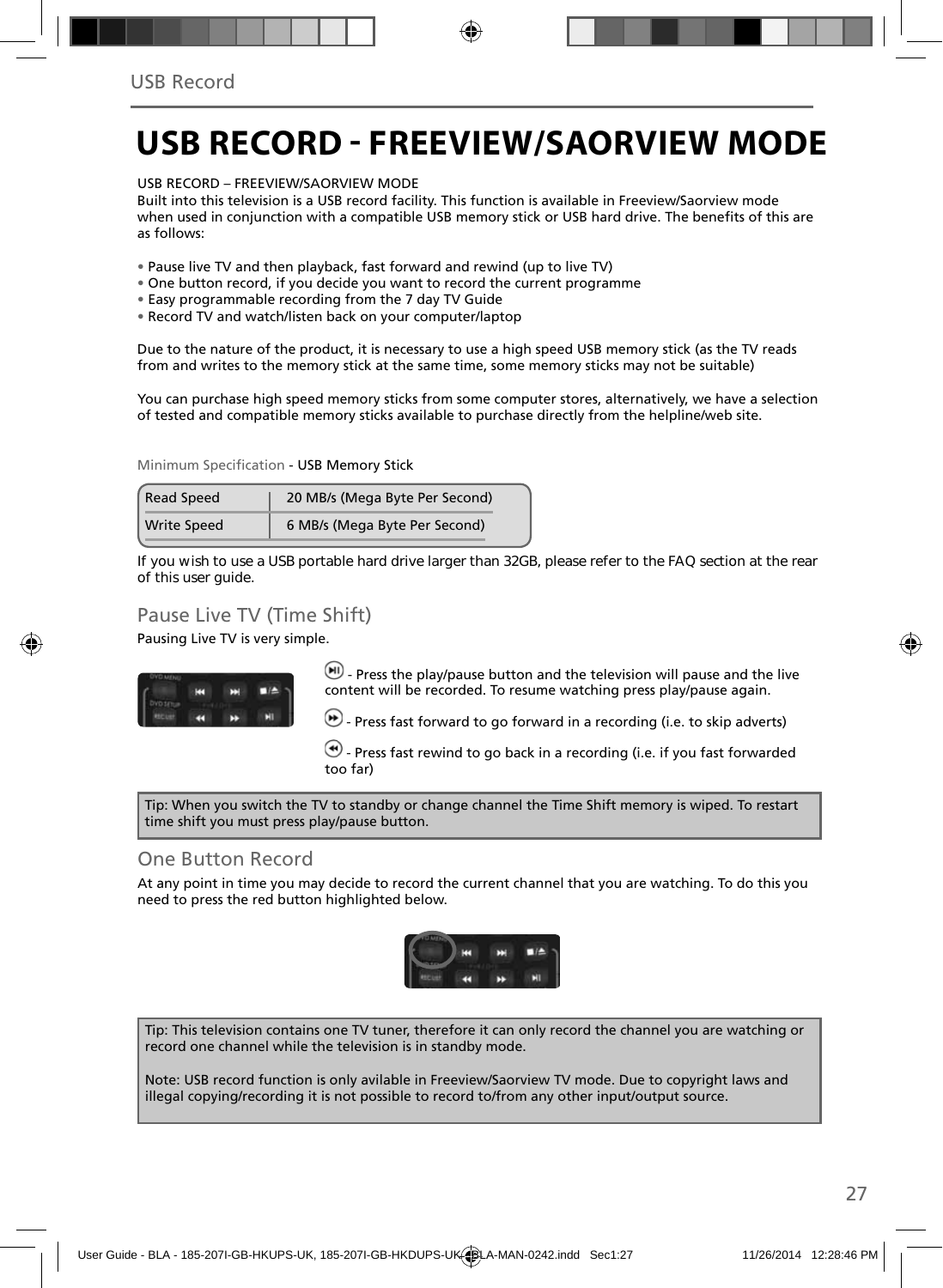### **USB MODE/MEDIA PLAYER**

USB mode offers playback of various different types of content that you have saved on your USB Memory Stick.

On switching to USB source the below menu screen will appear. The content will be divided into Photo, Music, Movie and Text based on file type.



1) You can navigate through the menus using the scroll  $\blacktriangle \blacktriangledown \blacktriangleright \blacktriangleleft$  buttons. To confirm the item you wish to play/view press [OK] button.

| PHOTO  |   | m |
|--------|---|---|
| Return | C |   |

2) Select the drive you require. (If your drive only has 1 partition you will only see 1 item).



3) You can now access the item. Press OK to view. 4) While viewing you control the item using



or by pressing ( i ) and using  $\Delta \nabla \blacktriangleright$   $\blacktriangle$  and (OK)



Tip: If you experience a playback issue, please ensure the files being used are the correct format (example - the picture plays but no sound) See technical specification page for compatible file types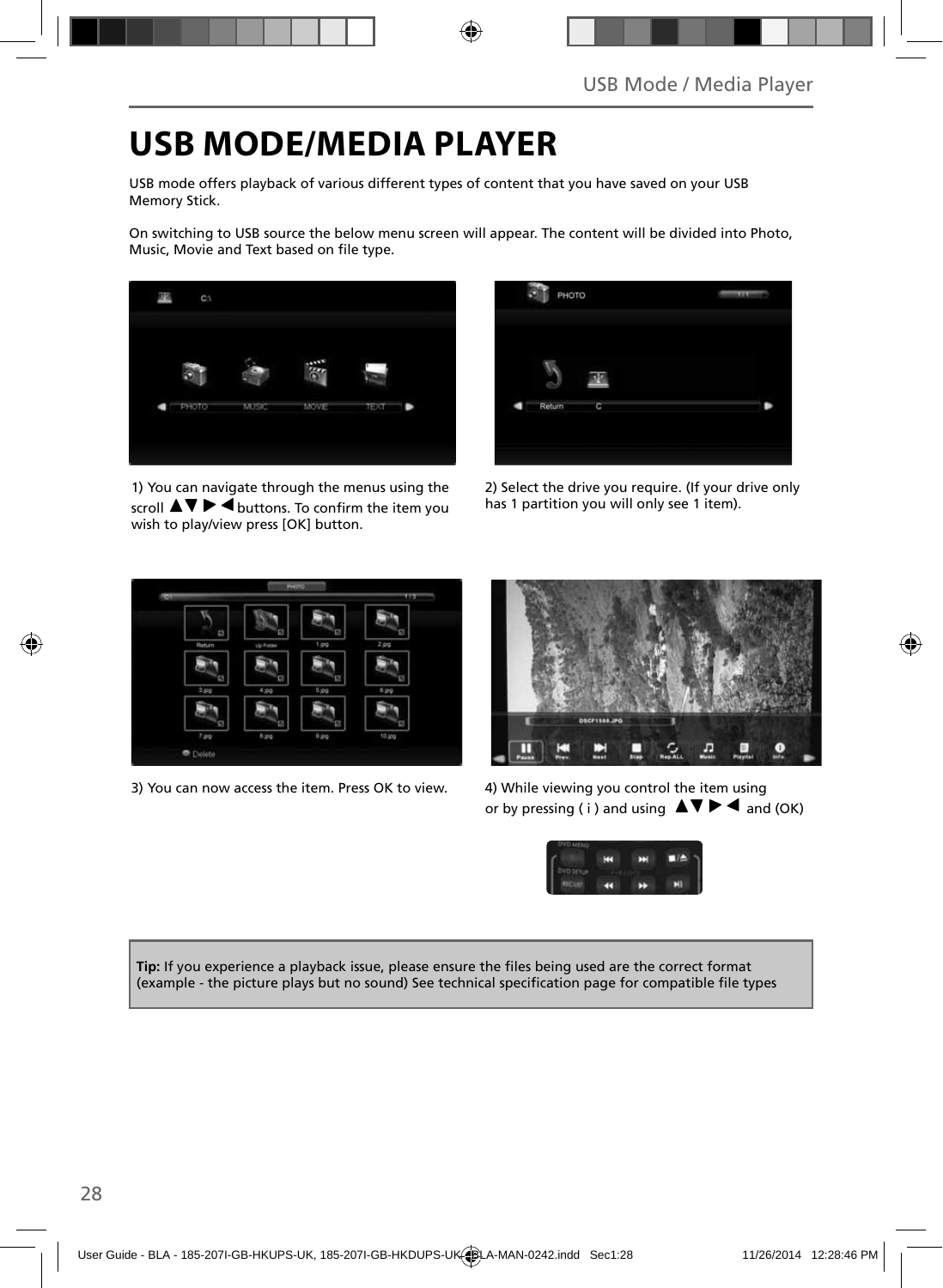### **USING YOUR TV WITH A SKY DIGITAL SET TOP BOX**

#### **Option 1) Connecting your TV to your Sky box (when both the TV and Sky Box are located in the same room)**

Depending on your Sky Box & TV model, connect either by SCART or HDMI cables (available separately)

If connecting by SCART, select the 'Input source' on the TV as SCART.

If connecting by HDMI, select the 'Input source' on the TV as HDMI (if the TV has more than 1 HDMI port, ensure you select the input source to match the HDMI numbered port on the rear of the TV)

If you wish to use your Sky remote to operate the TV's functions, you will need a Sky remote control (Revision 9 or later) and you will need to programme a 4 digit code into it. See bottom of this page.

# Sky Bo SCART or HDMI cable

#### **Option 2) Connecting your TV to your Sky box (when your Sky box is located in a different room to the TV)**

Please note, if you are adding a 'Magic Eye/TV Link' to your system so that you can use your Sky remote control to change the Sky channel in the room where the 2nd TV is located, please refer to the instructions included with the TV link/magic eye in order to ensure the RF or RF2 output on your Sky box is powered on. (The red LED light on the TV link/magic eye will light up if the RF / RF2 output is correctly set up) If you do not have the instructions that came with the TV link/magic eye, instructions on how to do it can be found on our web site.



1) To tune the TV to the Sky box, on the 2nd TV, select the 'Analogue' input source.

2) Select the channel that you wish to store the Sky box/channel on. (If you do not use channels 1-5 because you no longer have analogue terrestrial channels after digital switchover, you may choose to select channel 1 to store the Sky box/channel, if you still have and use analogue channels 1-5, you may for example decide that channel 6 is the best option for you)

3) Press the corresponding number on the remote control to select the desired analogue channel chosen as per point 2 above.

4) On the TV remote control, press Menu. Now navigate through the menus to select Manual Tuning or Analogue Manual tuning (refer to the Tuning/Channel menu section of this user guide if necessary)

5) Manually tune in the channel (usually, the Sky box is at a frequency between 800Mhz and 850Mhz) once the Sky box/channel is found, press 'OK' to store it.

If you wish to use your Sky remote to operate the TV's functions, you will need a Sky remote control (Revision 9 or later) and you will need to programme a 4 digit code into it. See below.

#### **Using a Sky Remote or a Universal Remote to operate your TV**

**Sky Remote Control** - If you wish to use your Sky remote to operate the basic functions of your TV, you need to programme a 4 digit code into it. Please note - you will need the latest Sky Revision 9 remote control as this is the only version that includes the latest software/firmware necessary to operate this model of TV. **The code required for this television is 2134.** If you wish to upgrade/replace your existing Sky remote control to the latest version, you can do so on our web site.

**Universal Remote Control** - If you wish to use a Universal remote control to operate your TV, please refer to the website for a full list of codes. (Please note we only have codes for One for All branded remote controls, if you have an alternative brand of Universal remote, please refer to the manufacturer for the code.)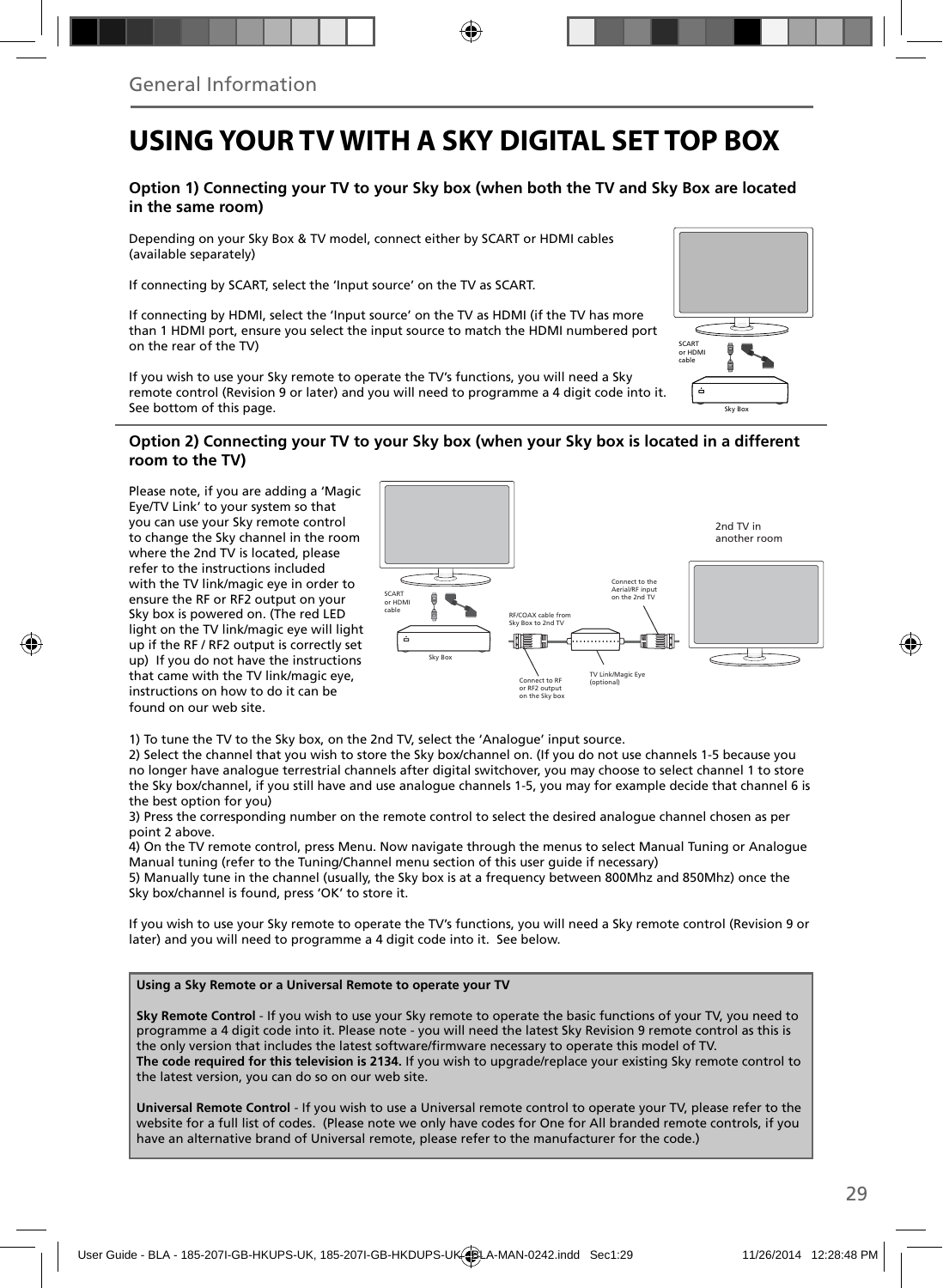## **FREQUENTLY ASKED QUESTIONS**

| General                    | I would like to have louder<br>sound by connecting<br>additional speakers                                                               | 1) Use the 3.5mm headphone output and a 3.5mm to phono cable<br>(available separately) to connect to an amplifier/surround sound system.<br>Please note this will deactivate the TV's built in speakers.<br>2) Connect a COAX cable from the TV's COAX output to your<br>amplifier/surround systems COAX input.                                                                                                                                                                                                                                                                                                                      |  |
|----------------------------|-----------------------------------------------------------------------------------------------------------------------------------------|--------------------------------------------------------------------------------------------------------------------------------------------------------------------------------------------------------------------------------------------------------------------------------------------------------------------------------------------------------------------------------------------------------------------------------------------------------------------------------------------------------------------------------------------------------------------------------------------------------------------------------------|--|
| General                    | Why are some options in<br>the menu unavailable and<br>greyed out                                                                       | Some options are only available in certain sources, i.e. HDMI. They are<br>unavailable in the other sources where they have no affect.                                                                                                                                                                                                                                                                                                                                                                                                                                                                                               |  |
| General                    | Can I stop my TV automatically<br>turning off after 4hrs?                                                                               | Yes, in the time settings menu, scroll down to Auto standby and select<br>OFF.                                                                                                                                                                                                                                                                                                                                                                                                                                                                                                                                                       |  |
| TV                         | I have tuned in Digital TV<br>but I am not receiving any<br>or all of the channels and/<br>or the channels I receive are<br>breaking up | 1) Check you are in an area that can receive Freeview/Saorview<br>Visit www.freeview.co.uk or www.saorview.ie<br>2) Check you are using an aerial that is able to receive a good digital<br>signal. In most cases, you will need an outdoor digital hi-gain/wideband<br>aerial. In areas that have excellent digital coverage, you may be able<br>to use a loft type aerial but it is highly likely that you will also need to<br>connect a booster between the back of the TV and the TV aerial wall<br>socket. Unfortunately, to receive a good enough digital signal, it is not<br>possible to use a portable/indoor type aerial. |  |
| TV                         | I have re-tuned my television<br>but when I switch it off it is<br>not storing the channels                                             | Complete a first time installation, please refer to the set-up menu section<br>of the manual of how to do this.                                                                                                                                                                                                                                                                                                                                                                                                                                                                                                                      |  |
| <b>DVD</b>                 | I have inserted a disc but it is<br>not playing                                                                                         | 1) Ensure you have inserted the disc facing the correct way.<br>2) Ensure the disc is clean and is not scratched.<br>3) Some copied discs will not play.<br>4) Check the DVD is a region 2 disc - to change the region of the DVD<br>player, refer to www.umc-uk.co.uk select 'product support', 'changing<br>region'.                                                                                                                                                                                                                                                                                                               |  |
| <b>DVD</b>                 | I have pressed the eject<br>button but the disc is not<br>coming out                                                                    | To eject the disc hold the stop/eject button for 4 seconds.                                                                                                                                                                                                                                                                                                                                                                                                                                                                                                                                                                          |  |
| <b>VCR/DVD</b><br>Recorder | I have connected the TV to<br>my VCR or DVD Recorder via<br>SCART but it is not recording                                               | In addition to connecting via SCART, you should connect the aerial cable<br>from the wall socket to your VCR/DVD Recorder and another aerial cable<br>from the VCR/DVD Recorder to the TV.                                                                                                                                                                                                                                                                                                                                                                                                                                           |  |
| <b>Game Consoles</b>       | I have connected my PS3 to<br>the TV via HDMI, but I am<br>not receiving any pictures or<br>sound on my Television                      | 1) Ensure the TVs source is on HDMI.<br>2) Check your settings on your PS3 are as per the PS3 instruction manual.                                                                                                                                                                                                                                                                                                                                                                                                                                                                                                                    |  |
| <b>Game Consoles</b>       | I have connected my<br>Xbox 360 to the TV via<br>Component Cables (Red,<br>Green & Blue) but I am not<br>receiving any sound            | Component cables only provide HD Pictures. For the sound you will need<br>to connect the Red & White audio cables on the Xbox to the Red & White<br>phono inputs on the rear of the TV. Please refer to the 'Connections'<br>pages.                                                                                                                                                                                                                                                                                                                                                                                                  |  |
| System Lock                | I have changed the password<br>on the television and now<br>forgotten it                                                                | There is a master password of 4711, to gain access to the TV menu and<br>reset the normal password.                                                                                                                                                                                                                                                                                                                                                                                                                                                                                                                                  |  |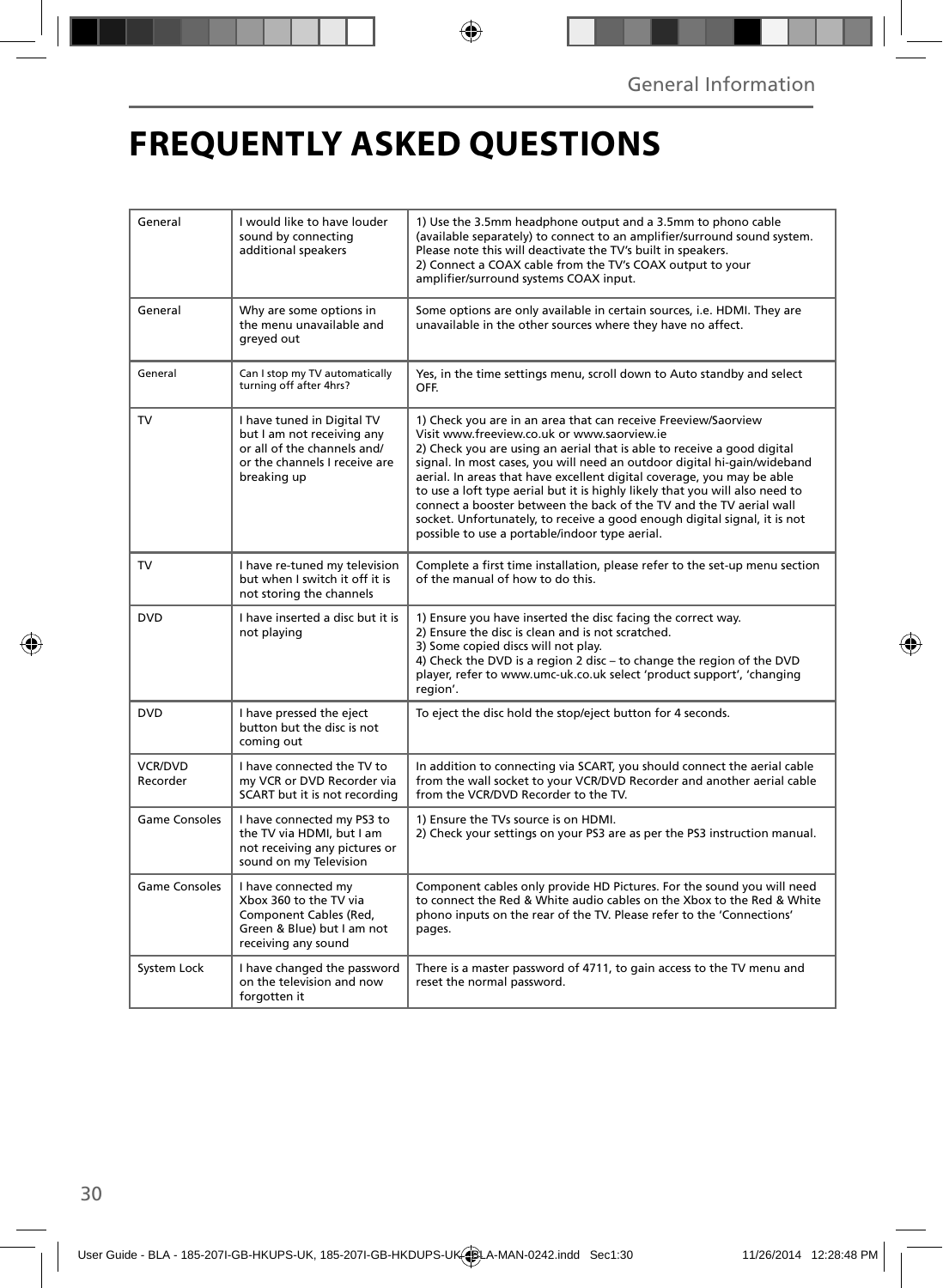# **FREQUENTLY ASKED QUESTIONS**

| USB Mode                       | I have inserted a USB<br>Memory Key, but the TV<br>does not recognise it                   | Ensure the USB Memory Key is formatted to type FAT32.                                                                                                                                                                                                                                                                                                                              |
|--------------------------------|--------------------------------------------------------------------------------------------|------------------------------------------------------------------------------------------------------------------------------------------------------------------------------------------------------------------------------------------------------------------------------------------------------------------------------------------------------------------------------------|
| USB Mode                       | Using a USB portable hard<br>drive / larger than 32GB                                      | If you wish to use a portable hard drive larger than 32GB, please note<br>that it must be formatted to the FAT32 file system in order to operate on<br>this TV. Windows XP/Vista computers are only capable of formatting up<br>to 32GB, therefore, you will need a software programme/utility to format<br>larger hard drives. Please refer to the web site for more information. |
| USB Record /<br>TV models only | I cannot change the channel,<br>access the menu or use the<br>red button                   | During Time Shift you cannot change the channel, access the menu or use<br>the red button                                                                                                                                                                                                                                                                                          |
| USB Record /<br>TV models only | When using the USB to<br>record the picture 'breaks<br>up' or experience loss of<br>sound. | Check the USB Memory Stick meet the minimum requirements of Read<br>Speed - 20 MB/s (Mega Byte Per Second), Write Speed - 6 MB/s (Mega Byte<br>Per Second)                                                                                                                                                                                                                         |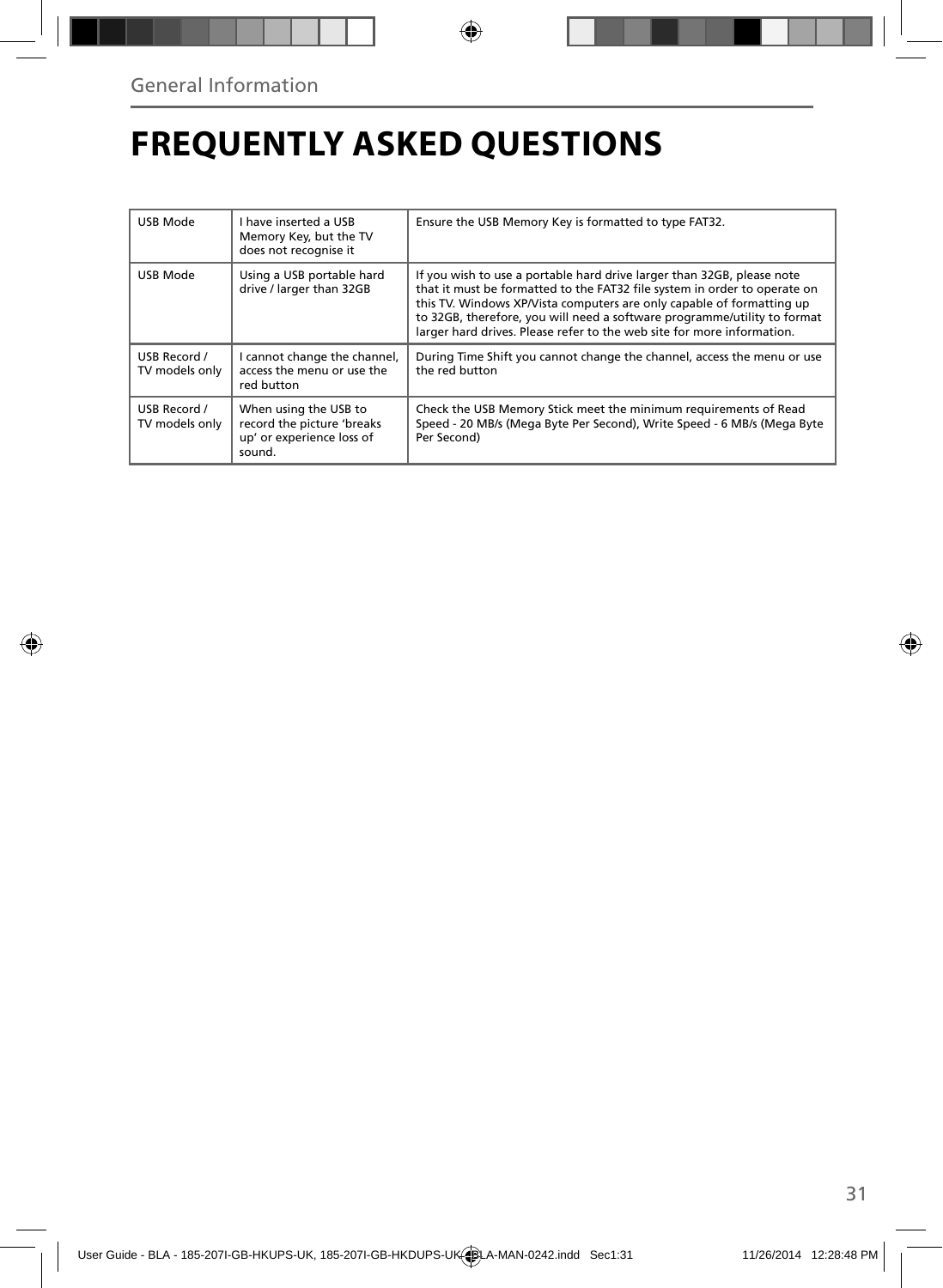# **TECHNICAL SPECIFICATION**

### **Product fiche**

| <b>Supplier</b>                                                                           | <b>Blaupunkt</b>    |                       |  |
|-------------------------------------------------------------------------------------------|---------------------|-----------------------|--|
| <b>Model ID</b><br>185/207I-GB-3B-HKUPS                                                   |                     | 185/207I-GB-3B-HKDUPS |  |
| Energy effiency class                                                                     | A                   |                       |  |
| Visible screen size (diagonal)                                                            | 47 cm / 18.5 inches |                       |  |
| On mode model average power consumption                                                   | 17W                 |                       |  |
| Annual energy consumption *1                                                              | 25 kWh              |                       |  |
| Standby power consumption *2                                                              | < 0.5W              |                       |  |
| Off mode power consumption                                                                | 0 <sub>W</sub>      |                       |  |
| Screen resolution                                                                         | 1366 (H) x 768 (V)  |                       |  |
| *1: Energy consumption XYZ kWh per year, based on the power consumption of the television |                     |                       |  |

\*1: Energy consumption XYZ kWh per year, based on the power consumption of the television operating 4 hours per day for 365 days. The actual energy consumption will depend on how the television is used.

\*2: When the TV is turned off with the remote control/standby button and no function is active.

### **Additional Technical Information**

| <b>RF</b>                       | 75 ohm Antenna / PAL-SECAM                                                                                                                             |  |  |
|---------------------------------|--------------------------------------------------------------------------------------------------------------------------------------------------------|--|--|
| Inputs                          | 2 x HDMI, 1 x USB, 1 x SCART,<br>1 x Component/Y Pb Pr, 1 x Composite/Video,<br>1 x shared audio for Composite/Video &<br>Component/YPbPr              |  |  |
| <b>Sound Outputs</b>            | 1 x 3.5mm Headphone                                                                                                                                    |  |  |
| Speaker / Amplifier Watts (RMS) | 2x3                                                                                                                                                    |  |  |
| Voltage and power consumption   | 110-240y 50 / 60Hz<br>110-240y 50 / 60Hz<br>17/45W (ecomode/max)<br>17/35W (ecomode/max)<br>(in standby less than 0.5W)<br>(in standby less than 0.5W) |  |  |
| Dimensions including stand (mm) | 445 W x 319 H x 140 D                                                                                                                                  |  |  |
| Net weight (Kgs)                | 2.8<br>3.3                                                                                                                                             |  |  |
| <b>Wall Mounting</b>            | VESA 100 x 100 (mm)                                                                                                                                    |  |  |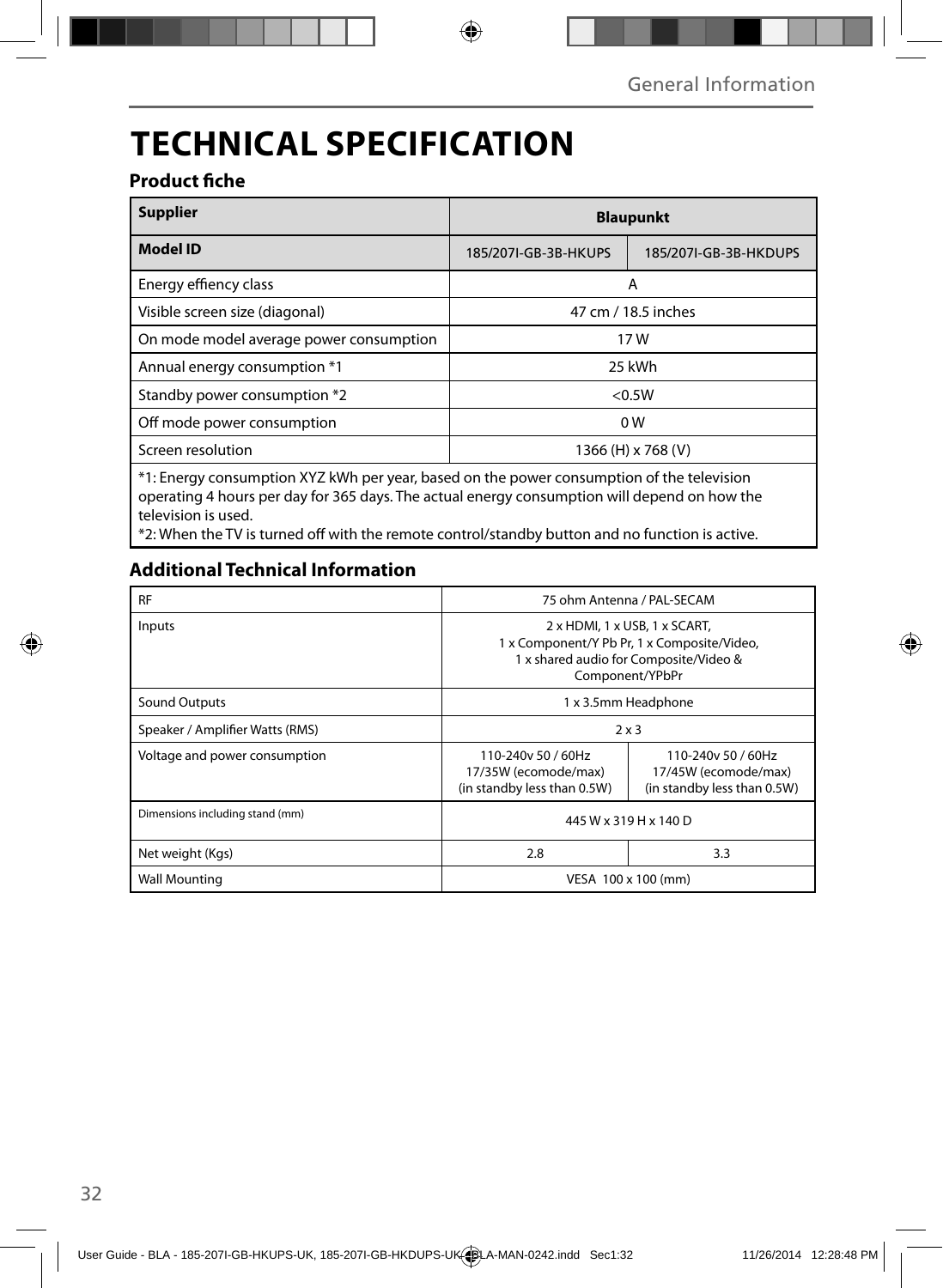# **TECHNICAL SPECIFICATION**

### **Compatible files in USB Mode**

| Media | File Ext.      | Codec                                   |                         | Remark                                                                        |
|-------|----------------|-----------------------------------------|-------------------------|-------------------------------------------------------------------------------|
|       |                | Video                                   | Audio                   |                                                                               |
| Movie | .mpg           | MPEG-1, MPEG-2                          |                         | Max Resolution: 1920x1080<br>Max Data rate: 40 Mbps                           |
|       | .avi           | Xvid, MJPEG,<br>MPEG-4 SP/ASP.<br>H.264 | MP3, WMA,<br><b>AAC</b> |                                                                               |
|       | .ts            | MPEG-2, H.264                           |                         |                                                                               |
|       | .mov/<br>.mkv  | MPEG-4 SP/ASP,<br>H.264                 |                         | Max Resolution: 1920x1080<br>Max Data rate: 20 Mbps                           |
|       | .dat           | MPEG-1                                  |                         |                                                                               |
|       | mp4            | MPEG-4 SP/ASP,<br>H.264                 |                         |                                                                               |
|       |                | MPEG-1, MPEG-2                          |                         | Max Resolution: 720x576<br>Max Data rate: 40 Mbps                             |
|       | .vob           | MPEG-2                                  |                         |                                                                               |
| Music | mp3.           |                                         | MP3                     | Sample Rate 8K-48KHz<br>Bit rate: 32K - 320Kbps<br>Channel: Mono/Stereo       |
|       | .wma           |                                         | <b>WMA</b>              |                                                                               |
|       | .m4a/<br>.aac  |                                         | AAC                     | Sample Rate 16K-48KHz<br>Bit rate: $32K \sim 442Kbps$<br>Channel: Mono/Stereo |
| Photo | .jpg/<br>.jpeg | Progressive JPEG                        |                         | Max Resolution: 1024x768                                                      |
|       |                | <b>Baseline JPEG</b>                    |                         | Max Resolution: 8192x8192                                                     |
|       | .bmp           | <b>BMP</b>                              |                         | Max Resolution: 6500x6500<br>Pixel Depth 1/4/8/16/24/32 bpp                   |
|       | .png           | Non-Interlaced                          |                         | Max Resolution: 3000x3000                                                     |
|       |                | Interlaced                              |                         | Max Resolution: 1500x1500                                                     |